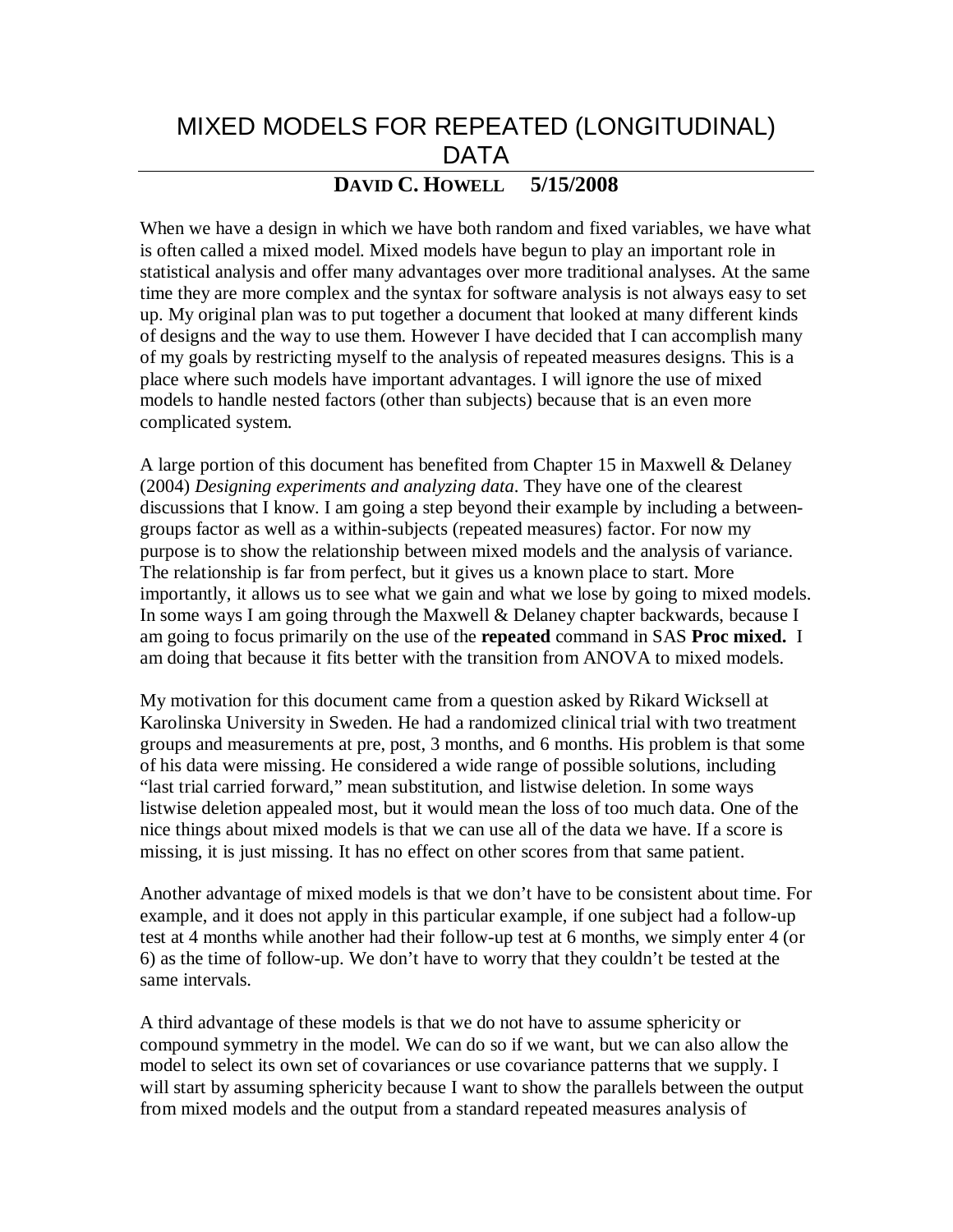variance. I will then delete a few scores and show what effect that has on the analysis. Finally I will use Expectation Maximization (EM) to impute missing values and then feed the newly complete data back into a repeated measures ANOVA to see how those results compare.

## **The Data**

I have created data to have a number of characteristics. There are two groups – a Control group and a Treatment group, measured at 4 times. These times are labeled as 0 (pretest), 1 (one month posttest) 3 (3 months follow-up) and 6 (6 months follow-up). I created the treatment group to show a sharp drop at post-test and then sustain that drop (with slight regression) at 3 and 6 months. The Control group declines slowly over the 4 intervals but does not reach the low level of the Treatment group. There are noticeable individual differences in the Control group, and some subjects show a steeper slope than others. In the Treatment group there are individual differences in level but the slopes are not all that much different from one another. You might think of this as a study of depression, where the dependent variable is a depression score (e.g. Beck Depression Inventory) and the treatment is drug versus no drug. If the drug worked about as well for all subjects the slopes would be comparable and negative across time. For the control group we would expect some subjects to get better on their own and some to stay depressed, which would lead to differences in slope for that group. These facts are important because when we get to the random coefficient mixed model the individual differences will show up as variances in intercept, and any slope differences will show up as a significant variance in the slopes. For the standard ANOVA individual and for mixed models using the **repeated** command the differences in level show up as a Subject effect and we assume that the slopes are comparable across subjects.

Some of the printouts that follow were generated using SAS **Proc mixed**, but I give the SPSS commands as well. (I also give syntas for R, but I warn you that running this problem under R, even if you have Pinheiro & Bates (2000) is very difficult. I only give these commands for one analysis, but they are relatively easy to modify for related analyses.

The data follow. Notice that to set this up for ANOVA (**Proc** GLM) we read in the data one subject at a time. (You can see this is the data shown.) This will become important because we will not do that for mixed models.

| Group | Subi | Time0 | Time1 |     | Time3 Time6 |
|-------|------|-------|-------|-----|-------------|
|       |      | 296   | 175   | 187 | 242         |
|       |      | 376   | 329   | 236 | 126         |
|       |      | 309   | 238   | 150 | 173         |
|       |      | 222   | 60    | 82  | 135         |
|       |      | 150   | 271   | 250 | <u>266</u>  |
|       |      | 316   | 291   | 238 | 194         |
|       |      | 321   | 364   | 270 | 358         |
|       |      | 447   | 402   | 294 | 266         |
|       |      | 220   | 70    | 95  | 137         |
|       |      | 375   | 335   | 334 |             |

|              |      | 21 M | 253 |      |
|--------------|------|------|-----|------|
| $\mathbf{1}$ | 211) | 145  | 200 | I 71 |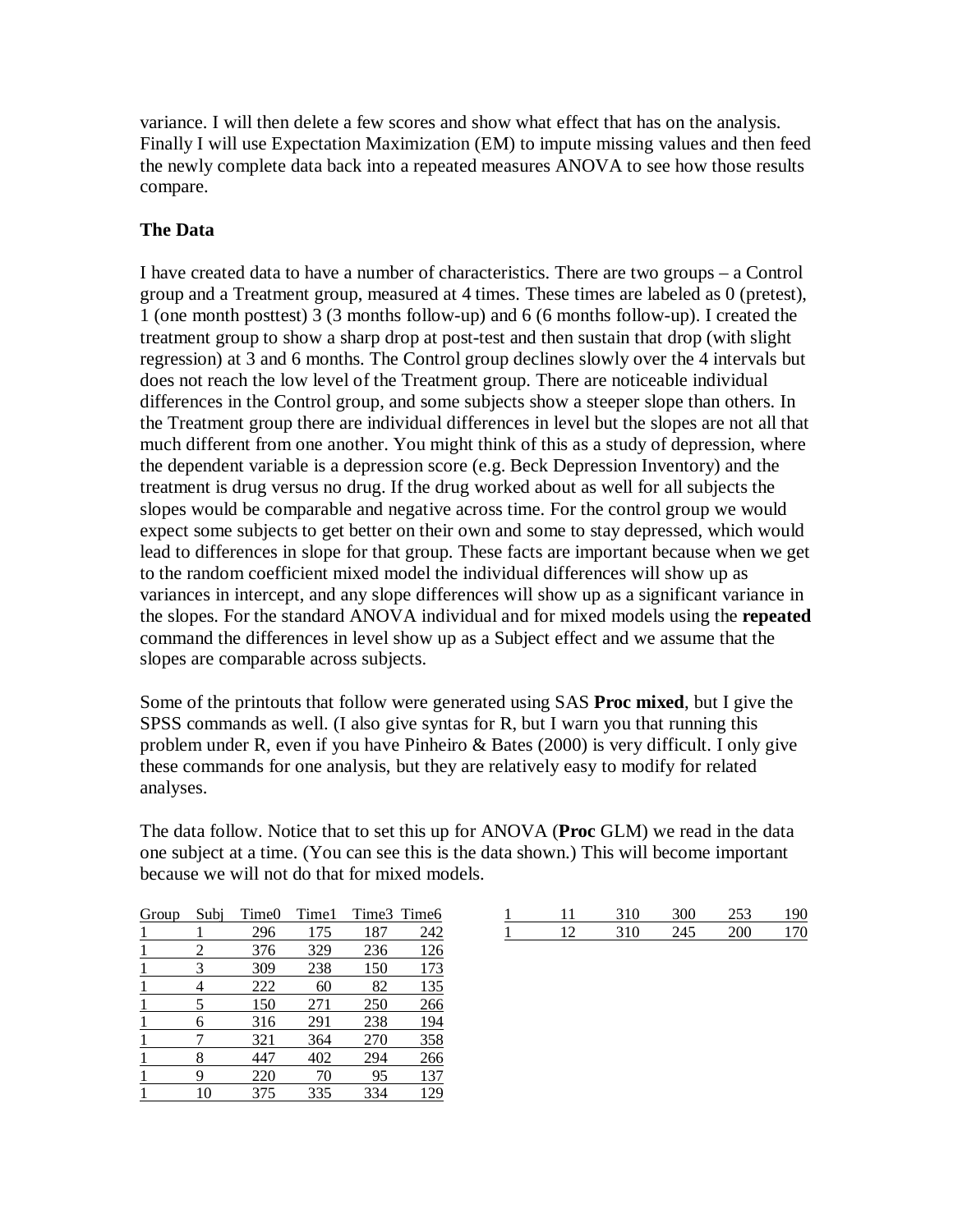| Group                    | Subi | Time0 | Time1 | Time3 Time6 |     |
|--------------------------|------|-------|-------|-------------|-----|
|                          | 3    | 282   | 186   | 225         | 134 |
| $\overline{\mathcal{L}}$ | 14   | 317   | 31    | 85          | 120 |
| $\mathfrak{D}$           | 15   | 362   | 104   | 144         | 114 |
|                          | 16   | 338   | 132   | 91          | 77  |
| 2                        |      | 263   | 94    | 141         | 142 |
|                          | .8   | 138   |       |             | 95  |

| 19 | 329 | 62 | 62  | 6   |
|----|-----|----|-----|-----|
| 20 | 292 | 39 | 104 | 184 |
| 21 | 275 | 94 | 135 | 137 |
| 22 | 150 | 48 | 20  | 85  |
| 23 | 319 | 68 |     | 12  |
| 24 | 300 | 38 | 14  | 74  |

A plot of the data follows:



The cell means and standard deviations follow.

## **4. Group \* Time**

| Measure: MEASURE 1 |      |         |            |             |                         |  |  |
|--------------------|------|---------|------------|-------------|-------------------------|--|--|
|                    |      |         |            |             | 95% Confidence Interval |  |  |
| Group              | Time | Mean    | Std. Error | Lower Bound | Upper Bound             |  |  |
| Control            |      | 304.333 | 21.503     | 259.739     | 348.927                 |  |  |
|                    | 2    | 256.667 | 24.061     | 206.768     | 306.566                 |  |  |
|                    | 3    | 215.750 | 19.594     | 175.115     | 256.385                 |  |  |
|                    | 4    | 197.167 | 18.552     | 158.692     | 235.641                 |  |  |
| Treatment          | 1    | 280.417 | 21.503     | 235.823     | 325.011                 |  |  |
|                    | 2    | 94.500  | 24.061     | 44.601      | 144.399                 |  |  |
|                    | 3    | 100.333 | 19.594     | 59.698      | 140.969                 |  |  |
|                    | 4    | 106.667 | 18.552     | 68.192      | 145.141                 |  |  |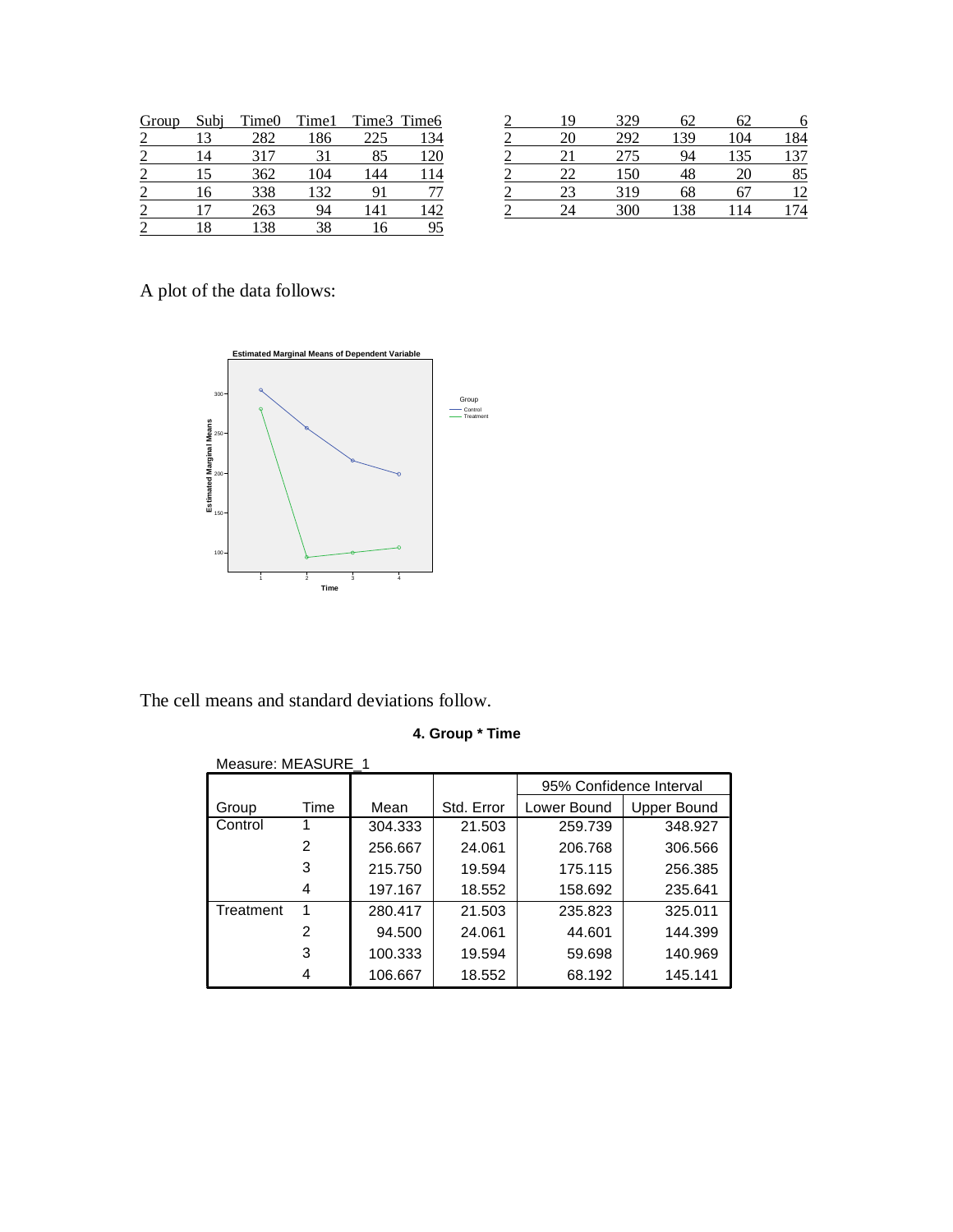#### **Group means**

**Estimates**

Measure: MEASURE\_1

|           |         |            | 95% Confidence Interval |             |  |
|-----------|---------|------------|-------------------------|-------------|--|
| Group     | Mean    | Std. Error | Lower Bound             | Upper Bound |  |
| Control   | 243.896 | 16.405     | 209.874                 | 277.918     |  |
| Treatment | 145.479 | 16.405     | 111.457                 | 179.501     |  |

#### **Grand Mean = 194.688**

The results of a standard repeated measures analysis of variance with no missing data and using SAS **Proc GLM** follow. You would obtain the same results using the SPSS Univariate procedure.

```
proc GLM ; 
    class group; 
   model time1 time2 time3 time4 = qroup/ nouni;
    repeated time 4 (0, 1, 3, 6) polynomial /summary printm; 
 run;
```
 The GLM Procedure Repeated Measures Analysis of Variance Tests of Hypotheses for Between Subjects Effects

| Source | DF | Type III SS | Mean Square | F Value | Pr > F |
|--------|----|-------------|-------------|---------|--------|
| group  |    | 230496.0000 | 230496.0000 | 17.89   | 0.0003 |
| Frror  | 22 | 283514.9583 | 12887.0436  |         |        |

 The GLM Procedure Repeated Measures Analysis of Variance Univariate Tests of Hypotheses for Within Subject Effects

| Source                                   | DF Type III SS                           | Mean Square F Value $Pr > F$ G - G H - F |                |                      |         |                   |
|------------------------------------------|------------------------------------------|------------------------------------------|----------------|----------------------|---------|-------------------|
| time 3<br>time*group 3<br>Error(time) 66 | 313917.7083<br>59791.7500<br>183603.5417 | 104639.2361<br>19930.5833<br>2781,8718   | $37.61$ < 0001 | 7.16  0.0003  0.0014 | < 0.001 | < 0.001<br>0.0007 |

 Greenhouse-Geisser Epsilon 0.7302 Huynh-Feldt Epsilon 0.8510 The GLM Procedure Repeated Measures Analysis of Variance Analysis of Variance of Contrast Variables

| Contrast Variable: time 1 The Linear Effect of Time (intervals = $0,1,2,3$ ) |     |             |             |         |         |
|------------------------------------------------------------------------------|-----|-------------|-------------|---------|---------|
| Source                                                                       | DF. | Type III SS | Mean Square | F Value | Pr > F  |
| Mean                                                                         |     | 168155.6270 | 168155.6270 | 36.14   | < 0.001 |
| group                                                                        |     | 1457.2401   | 1457.2401   | 0.31    | 0.5814  |
| Error                                                                        | 22. | 102368.7996 | 4653.1273   |         |         |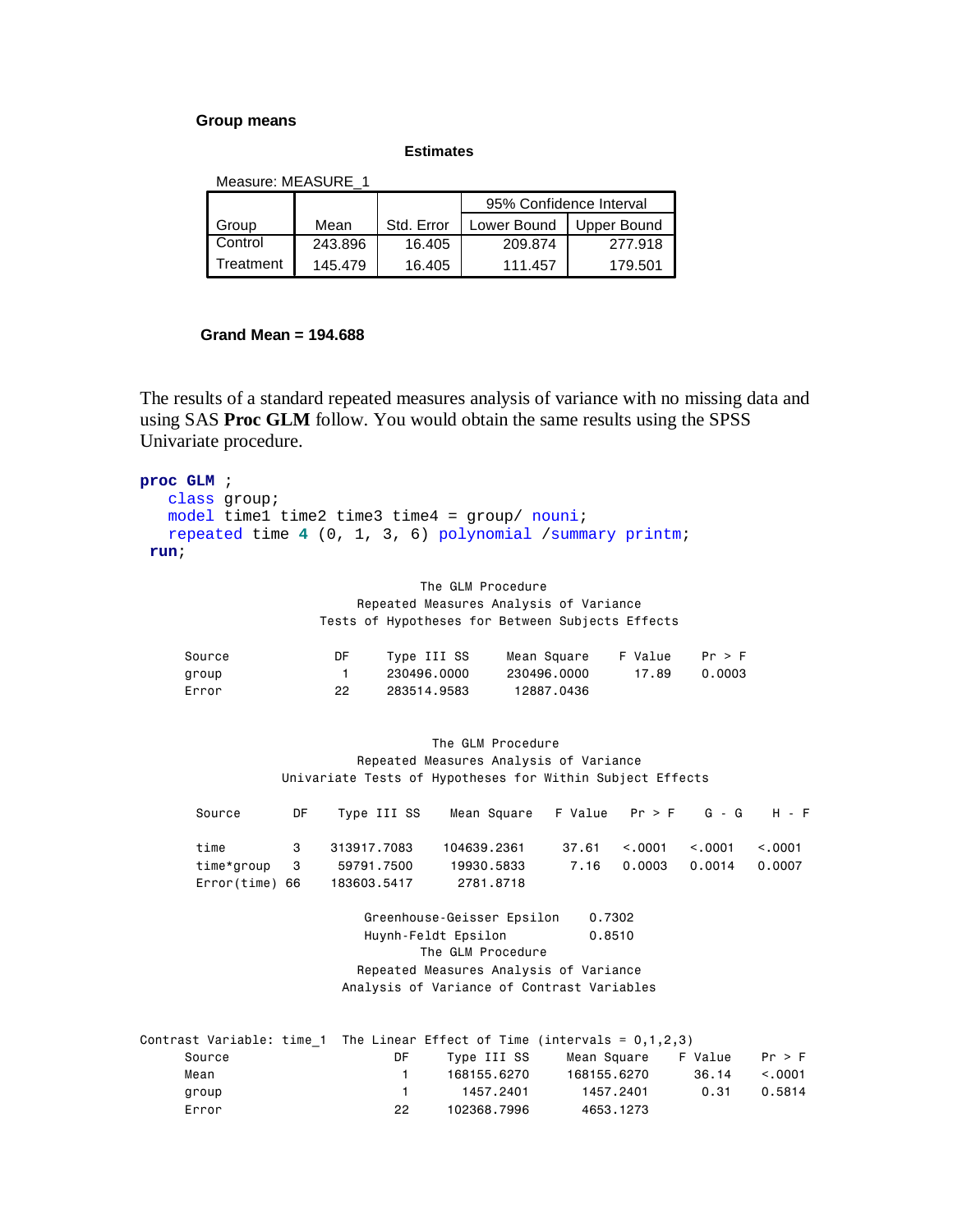| Contrast Variable: time 2 The quadratic Effect of Time |    |             | $(intervals = 0, 1, 2, 3)$ |         |          |
|--------------------------------------------------------|----|-------------|----------------------------|---------|----------|
| Source                                                 | DF | Type III SS | Mean Square                | F Value | Pr > F   |
| Mean                                                   |    | 96614,20130 | 96614.20130                | 48.47   | < 0.0001 |
| group                                                  |    | 25235.52002 | 25235.52002                | 12.66   | 0.0018   |
| Error                                                  | 22 | 43851.09686 | 1993.23168                 |         |          |
| Contrast Variable: time 3                              |    |             |                            |         |          |
| Source                                                 | DF | Type III SS | Mean Square                | F Value | Pr > F   |
| Mean                                                   |    | 49147.88005 | 49147.88005                | 28.92   | < 0.001  |
| group                                                  | 1  | 33098.98990 | 33098.98990                | 19.48   | 0.0002   |
| Error                                                  | 22 | 37383.64520 | 1699.25660                 |         |          |

Here we see that each of the effects in the overall analysis is significant. We don't care very much about the group effect because we expected both groups to start off equal at pre-test. What is important is the interaction, and it is significant at  $p = .0003$ . Clearly the drug treatment is having a differential effect on the two groups, which is what we wanted to see. The fact that the Control group seems to be dropping in the number of symptoms over time is to be expected and not exciting, although we could look at these simple effects if we wanted to. We would just run two analyses, one on each group. I would not suggest pooling the variances to calculate  $F$ , though that would be possible.

In the printout above I have included tests on linear, quadratic, and cubic trend that will be important later. However you have to read this differently than you might otherwise expect. The first test for the linear component shows an *F* of 36.14 for "mean" and an *F* of 0.31 for "group." Any other software that I have used would replace "mean" with "Time" and "group" with "Group  $\times$  Time." In other words we have a significant linear trend over time, but the linear  $\times$  group contrast is not significant. I don't know why they label them that way. (Well, I guess I do, but it's not the way that I would do it.) I should also note that my syntax specified the intervals for time, so that SAS is not assuming equally spaced intervals. The fact that the linear trend was not significant for the interaction means that both groups are showing about the same linear trend. But notice that there is a significant interaction for the quadratic.

#### **Mixed Model**

The use of mixed models represents a substantial difference from the traditional analysis of variance. For balanced designs the results will come out to be the same, assuming that we set the analysis up appropriately. But the actual statistical approach is quite different and ANOVA and mixed models will lead to different results whenever the data are not balanced or whenever we try to use different, and often more logical, covariance structures.

First a bit of theory. Within **Proc Mixed** the **repeated** command plays a very important role in that it allows you to specify different covariance structures, which is something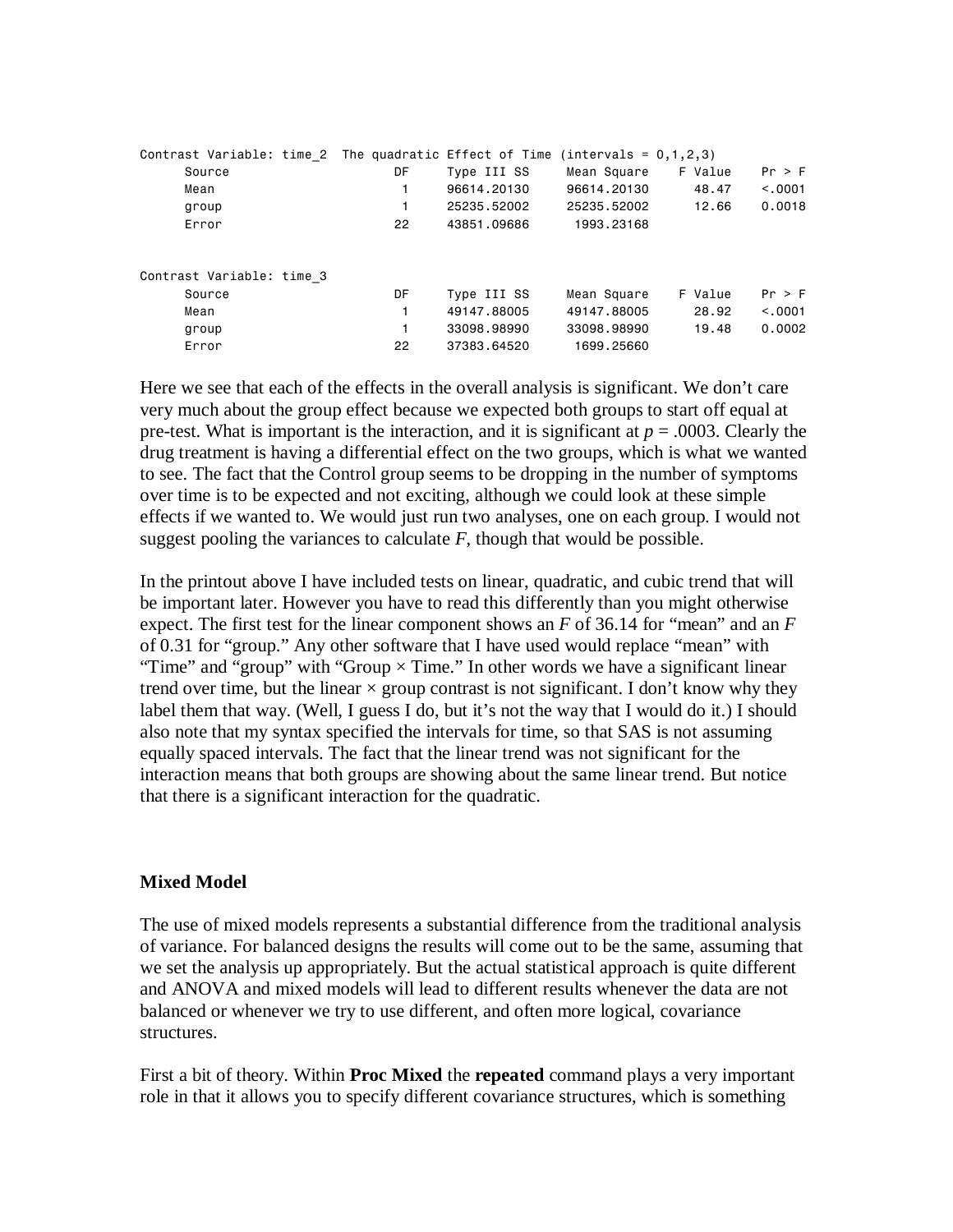that you cannot do under **Proc GLM**. You should recall that in **Proc GLM** we assume that the covariance matrix meets our sphericity assumption and we go from there. In other words the calculations are carried out with the covariance matrix forced to sphericity. If that is not a valid assumption we are in trouble. Of course there are corrections due to Greenhouse and Geisser and Hyunh and Feldt, but they are not optimal solutions.

But what does compound symmetry, or sphericity, really represent? (The assumption is really about sphericity, but when speaking of mixed models most writers refer to compound symmetry, which is actually a bit more restrictive.) Most people know that compound symmetry means that the pattern of covariances or correlations is constant across trials. In other words, the correlation between trial 1 and trial 2 is equal to the correlation between trial 1 and trial 4 or trial 3 and trial 4, etc. But a more direct way to think about compound symmetry is to say that requires that all subjects in each group change in the same way over trials. In other words the slopes of the lines regressing the dependent variable on time are the same for all subjects. Put that way it is easy to see that compound symmetry can really be an unrealistic assumption. If some of your subjects improve but others don't, you do not have compound symmetry and make an error if you use a solution that assumes that you do. Fortunately **Proc Mixed** allows you to specify some other pattern for those covariances.

We can also get around the sphericity assumption using the MANOVA output from **Proc GLM**, but that too has its problems. Both standard univariate GLM and MANOVA GLM will insist on complete data. If a subject is missing even one piece of data, that subject is discarded. That is a problem because with a few missing observations we can lose a great deal of data and degrees of freedom.

**Proc Mixed** with **repeated** is different. Instead of using a least squares solution, which requires complete data, it uses a maximum likelihood solution, which does not make that assumption. (We will actually use a Restricted Maximum Likelihood (REML) solution.) When we have balanced data both least squares and REML will produce the same solution if we specify a covariance matrix with compound symmetry. But even with balanced data if we specify some other covariance matrix the solutions will differ. At first I am going to force sphericity by adding **type = cs** (which stands for compound symmetry) to the **repeated** statement. I will later relax that structure.

The first analysis below uses exactly the same data as for **Proc GLM**, though they are entered differently. Here data are entered in what is called "long form," as opposed to the "wide form" used for **Proc GLM**. This means that instead of having one line of data for each subject, we have one line of data for each observation. So with four measurement times we will have four lines of data for that subject.

Because we have a completely balanced design (equal sample sizes and no missing data) and because the time intervals are constant, the results of this analysis will come out exactly the same as those for **Proc GLM** so long as I specify **type = cs**. The data follow: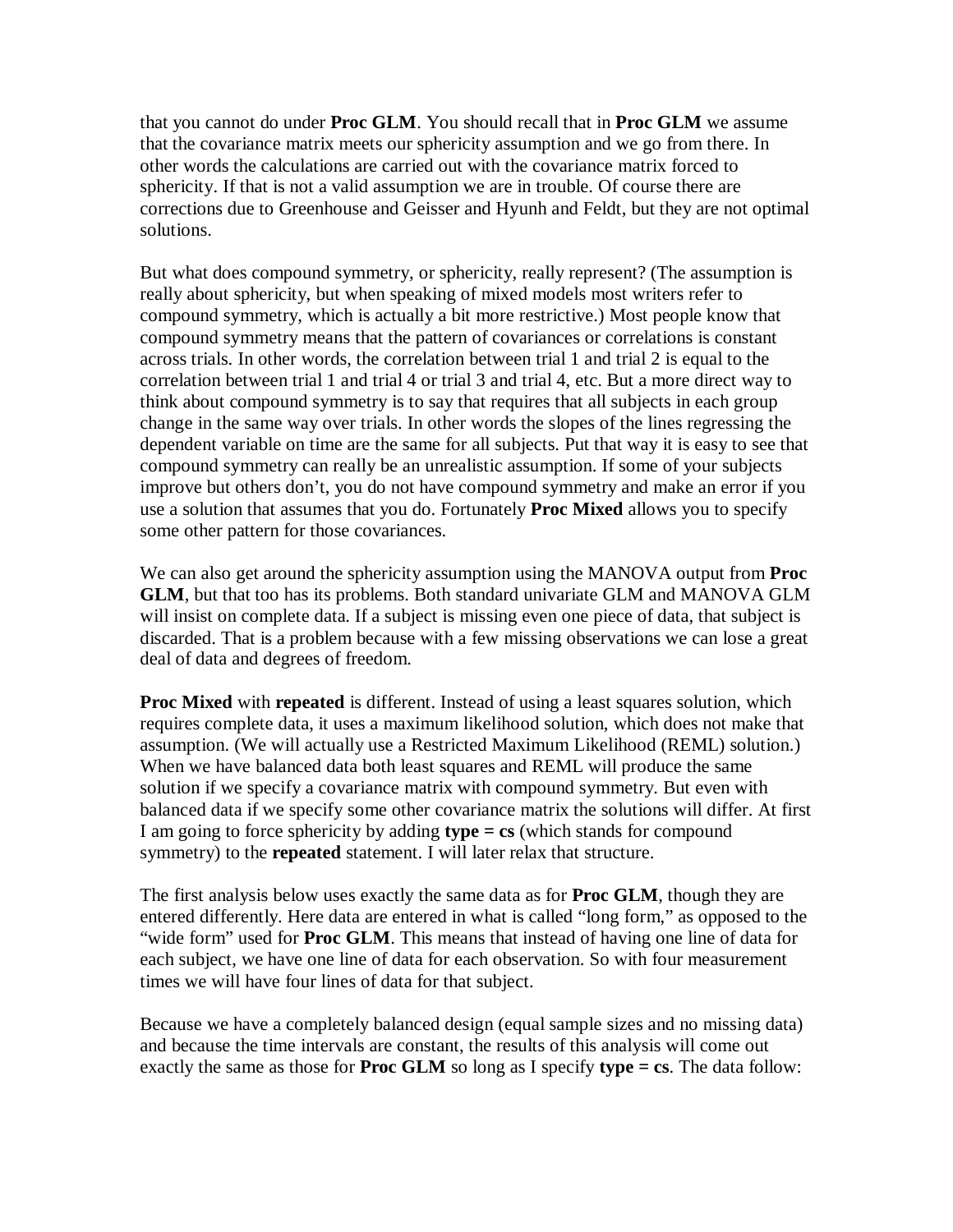| <b>data</b> WicksellLong;                                                                                                                                                                                                                                                                                                                                                                                                                                                                                                                                                                                                                                                                                                                      |                                                                                                                                                                                                                                                                                                                                                                                                                                                                                                                                                                                                                                                                                                                                                                               |                                                                                                                                                                                                                                                                                                                                                                                                                                                                                                                                                                                                                                         |
|------------------------------------------------------------------------------------------------------------------------------------------------------------------------------------------------------------------------------------------------------------------------------------------------------------------------------------------------------------------------------------------------------------------------------------------------------------------------------------------------------------------------------------------------------------------------------------------------------------------------------------------------------------------------------------------------------------------------------------------------|-------------------------------------------------------------------------------------------------------------------------------------------------------------------------------------------------------------------------------------------------------------------------------------------------------------------------------------------------------------------------------------------------------------------------------------------------------------------------------------------------------------------------------------------------------------------------------------------------------------------------------------------------------------------------------------------------------------------------------------------------------------------------------|-----------------------------------------------------------------------------------------------------------------------------------------------------------------------------------------------------------------------------------------------------------------------------------------------------------------------------------------------------------------------------------------------------------------------------------------------------------------------------------------------------------------------------------------------------------------------------------------------------------------------------------------|
| input subj time group dv;                                                                                                                                                                                                                                                                                                                                                                                                                                                                                                                                                                                                                                                                                                                      |                                                                                                                                                                                                                                                                                                                                                                                                                                                                                                                                                                                                                                                                                                                                                                               |                                                                                                                                                                                                                                                                                                                                                                                                                                                                                                                                                                                                                                         |
| cards;                                                                                                                                                                                                                                                                                                                                                                                                                                                                                                                                                                                                                                                                                                                                         |                                                                                                                                                                                                                                                                                                                                                                                                                                                                                                                                                                                                                                                                                                                                                                               |                                                                                                                                                                                                                                                                                                                                                                                                                                                                                                                                                                                                                                         |
| 0<br>1.00 296.00<br>1<br>1<br>1<br>1.00 175.00<br>3<br>1<br>1.00 187.00<br>1<br>1.00 242.00<br>6<br>2<br>0 1.00 376.00<br>2<br>1 1.00 329.00<br>2<br>3 1.00 236.00<br>2<br>6 1.00 126.00<br>3<br>0 1.00 309.00<br>3<br>1<br>1.00 238.00<br>3<br>3 1.00 150.00<br>3<br>6 1.00 173.00<br>4<br>0 1.00 222.00<br>4<br>$\mathbf{1}$<br>1.00<br>60.00<br>3 1.00<br>4<br>82.00<br>4<br>6 1.00 135.00<br>5<br>1.00 150.00<br>0<br>5<br>1<br>1.00 271.00<br>5<br>3 1.00 250.00<br>5<br>1.00 266.00<br>6<br>6<br>0 1.00 316.00<br>6<br>$\mathbf{1}$<br>1.00 291.00<br>6<br>3 1.00 238.00<br>6<br>6 1.00 194.00<br>7<br>0 1.00 321.00<br>7<br>1<br>1.00 364.00<br>7<br>3 1.00 270.00<br>7<br>6 1.00 358.00<br>8<br>0 1.00 447.00<br>8<br>1<br>1.00 402.00 | 9<br>1.00 220.00<br>0<br>9<br>1<br>1.00<br>70.00<br>9<br>3<br>1.00<br>95.00<br>9<br>6 1.00 137.00<br>10<br>$0$ 1.00 375.00<br>10<br>$\mathbf{1}$<br>1.00 335.00<br>10<br>3<br>1.00 334.00<br>10<br>1.00 129.00<br>6<br>11<br>0 1.00 310.00<br>11<br>1<br>1.00 300.00<br>11<br>3<br>1.00 253.00<br>11<br>6 1.00 170.00<br>12<br>0 1.00 310.00<br>12<br>$\mathbf{1}$<br>1.00 245.00<br>12<br>3<br>1.00 200.00<br>12<br>6 1.00 170.00<br>13<br>$0$ 2.00 282.00<br>13<br>1 2.00 186.00<br>13<br>3 2.00 225.00<br>13<br>6 2.00 134.00<br>14<br>0 2.00 317.00<br>1, 2.00<br>14<br>31.00<br>14<br>3 2.00<br>85.00<br>14<br>6 2.00 120.00<br>15<br>0 2.00 362.00<br>15<br>1 2.00 104.00<br>15<br>3 2.00 144.00<br>15<br>6 2.00 114.00<br>16<br>$0$ 2.00 338.00<br>1 2.00 132.00<br>16 | 17<br>2.00<br>0<br>17<br>1<br>2.00<br>17<br>3<br>2.00<br>17<br>6<br>2.00<br>18<br>0<br>2.00<br>18<br>1<br>2.00<br>18<br>3<br>2.00<br>18<br>6<br>2.00<br>19<br>2.00<br>$\mathbf{0}$<br>19<br>2.00<br>1<br>3<br>19<br>2.00<br>19<br>6<br>2.00<br>20<br>2.00<br>0<br>20<br>$\mathbf{1}$<br>2.00<br>20<br>3<br>2.00<br>20<br>6<br>2.00<br>21<br>2.00<br>0<br>21<br>$\mathbf{1}$<br>2.00<br>21<br>3<br>2.00<br>21<br>6<br>2.00<br>22<br>0<br>2.00<br>22<br>$\mathbf{1}$<br>2.00<br>22<br>3<br>2.00<br>22<br>6 2.00<br>23<br>2.00<br>0<br>23<br>1<br>2.00<br>23<br>3<br>2.00<br>23<br>6 2.00<br>24<br>$\mathbf{0}$<br>2.00<br>24<br>1<br>2.00 |
| 3 1.00 294.00<br>8                                                                                                                                                                                                                                                                                                                                                                                                                                                                                                                                                                                                                                                                                                                             | 32.00<br>16<br>91.00                                                                                                                                                                                                                                                                                                                                                                                                                                                                                                                                                                                                                                                                                                                                                          | 24<br>3<br>2.00                                                                                                                                                                                                                                                                                                                                                                                                                                                                                                                                                                                                                         |
| 8<br>6 1.00 266.00                                                                                                                                                                                                                                                                                                                                                                                                                                                                                                                                                                                                                                                                                                                             | 16<br>6 2.00<br>77.00                                                                                                                                                                                                                                                                                                                                                                                                                                                                                                                                                                                                                                                                                                                                                         | 24<br>6 2.00                                                                                                                                                                                                                                                                                                                                                                                                                                                                                                                                                                                                                            |
| $\overline{\phantom{a}}$<br>/* The following lines plot the data */<br>Symbol1 I = join $v =$ none $r = 12$ ;<br>Proc gplot data = wicklong;<br>Plot $dv^*$ time = subj/ nolegend;<br>By group;<br>Run;                                                                                                                                                                                                                                                                                                                                                                                                                                                                                                                                        |                                                                                                                                                                                                                                                                                                                                                                                                                                                                                                                                                                                                                                                                                                                                                                               |                                                                                                                                                                                                                                                                                                                                                                                                                                                                                                                                                                                                                                         |
| $/*$ This is the main Proc Mixed procedure. $*/$<br>Proc Mixed data = WicksellLong;<br>class group subj time;<br>model dv = group time group *time;<br>repeated time/subject = subj type = cs rcorr;<br>run;                                                                                                                                                                                                                                                                                                                                                                                                                                                                                                                                   |                                                                                                                                                                                                                                                                                                                                                                                                                                                                                                                                                                                                                                                                                                                                                                               |                                                                                                                                                                                                                                                                                                                                                                                                                                                                                                                                                                                                                                         |

263.00 94.00 141.00 142.00 138.00 38.00 16.00 95.00 329.00 62.00 62.00 6.00 292.00 139.00 104.00 184.00 275.00 94.00 135.00 137.00 150.00 48.00 20.00 85.00 319.00 68.00 67.00 12.00 300.00 138.00 114.00 174.00

I have put the data in three columns to save space, but in SAS they would be entered as one long column.

The first set of commands plots the results of each individual subject broken down by groups. Earlier we saw the group means over time. Now we can see how each of the subjects stands relative the means of his or her group. In the ideal world the lines would start out at the same point on the *Y* axis (i.e. have a common intercept) and move in parallel (i.e. have a common slope). That isn't quite what happens here, but whether those are chance variations or systematic ones is something that we will look at later. We can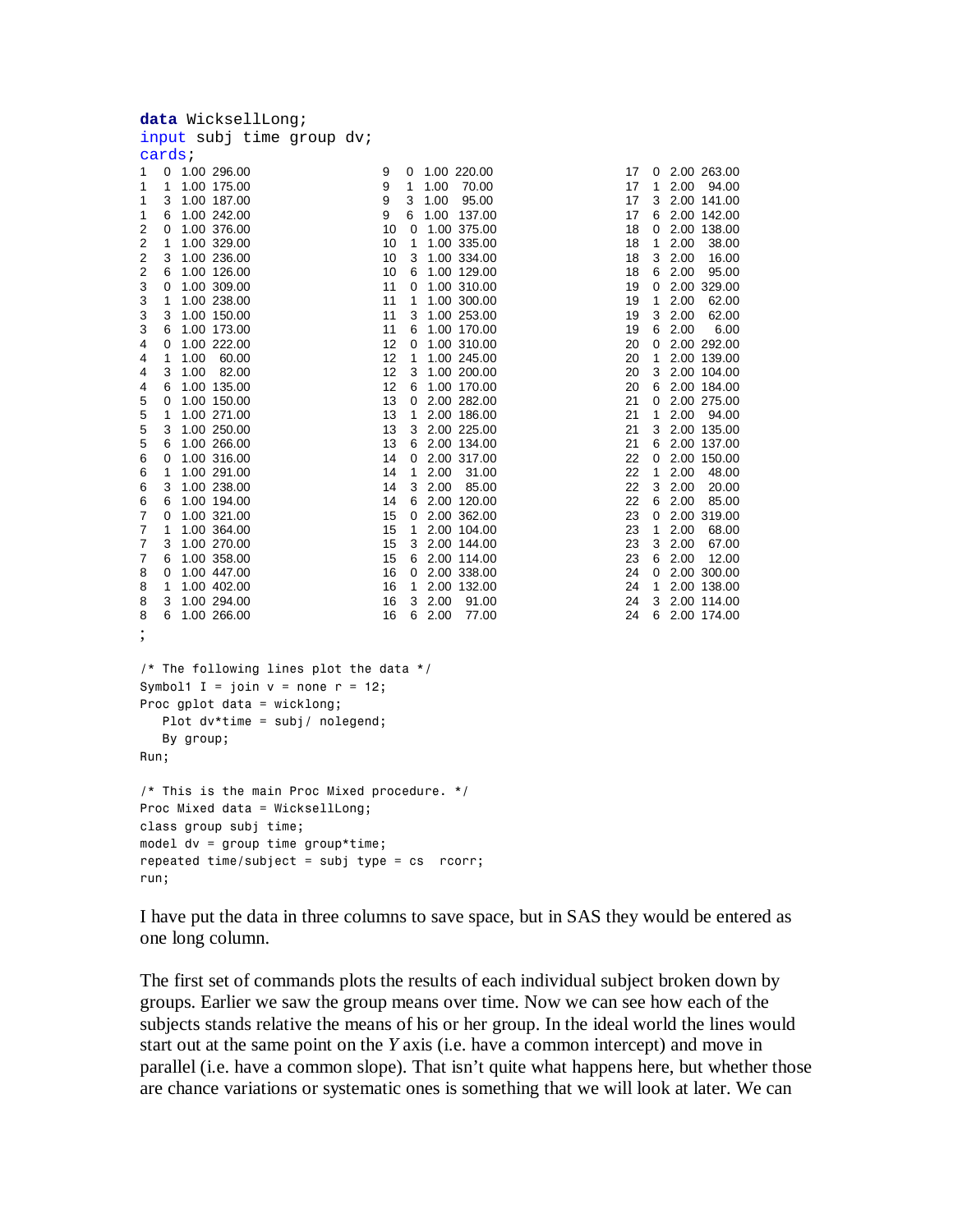see in the Control group that a few subjects decline linearly over time and a few other subjects, especially those with lower scores decline at first and then increase during follow-up.



**Plots** (Group  $1 =$  Control, Group  $2 =$  Treatment)

For **Proc Mixed** we need to specify that group, time, and subj are class variables. This will cause SAS to treat them as factors. The model statement tells the program that we want to treat group and time as a factorial design and generate the main effects and the interaction. (I have not appended a "/s" to the end of the model statement because I don't want to talk about the parameter estimates of treatment effects at this point, but most people would put it there.) The **repeated** command tells SAS to treat this as a repeated measures design, that the subject variable is named "subj", and that we want to treat the covariance matrix as exhibiting compound symmetry, even though in the data that I created we don't appear to come close to meeting that assumption. The specification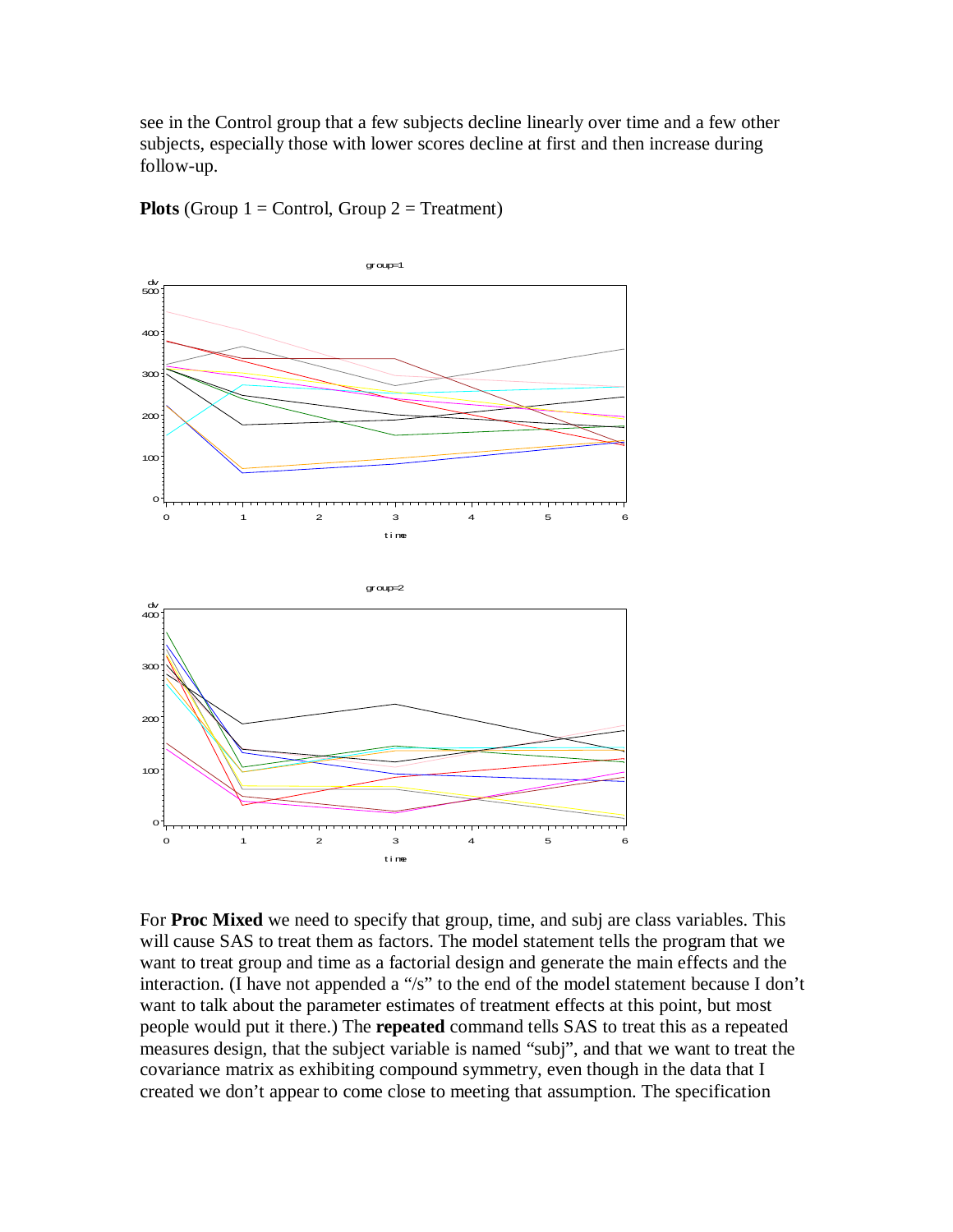"rcorr" will ask for the estimated correlation matrix. (we could use "r" instead of "rcorr," but that would produce a covariance matrix, which is harder to interpret.)

The results of this analysis follow, and you can see that they very much resemble our analysis of variance approach using **Proc GLM**.

The SAS System

The Mixed Procedure

| <b>Model Information</b>         |                          |  |  |  |
|----------------------------------|--------------------------|--|--|--|
| <b>Data Set</b>                  | <b>WORK.WICKLONG</b>     |  |  |  |
| <b>Dependent Variable</b>        | dv                       |  |  |  |
| <b>Covariance Structure</b>      | <b>Compound Symmetry</b> |  |  |  |
| <b>Subject Effect</b>            | subj                     |  |  |  |
| <b>Estimation Method</b>         | <b>REML</b>              |  |  |  |
| <b>Residual Variance Method</b>  | <b>Profile</b>           |  |  |  |
| <b>Fixed Effects SE Method</b>   | <b>Model-Based</b>       |  |  |  |
| <b>Degrees of Freedom Method</b> | <b>Between-Within</b>    |  |  |  |



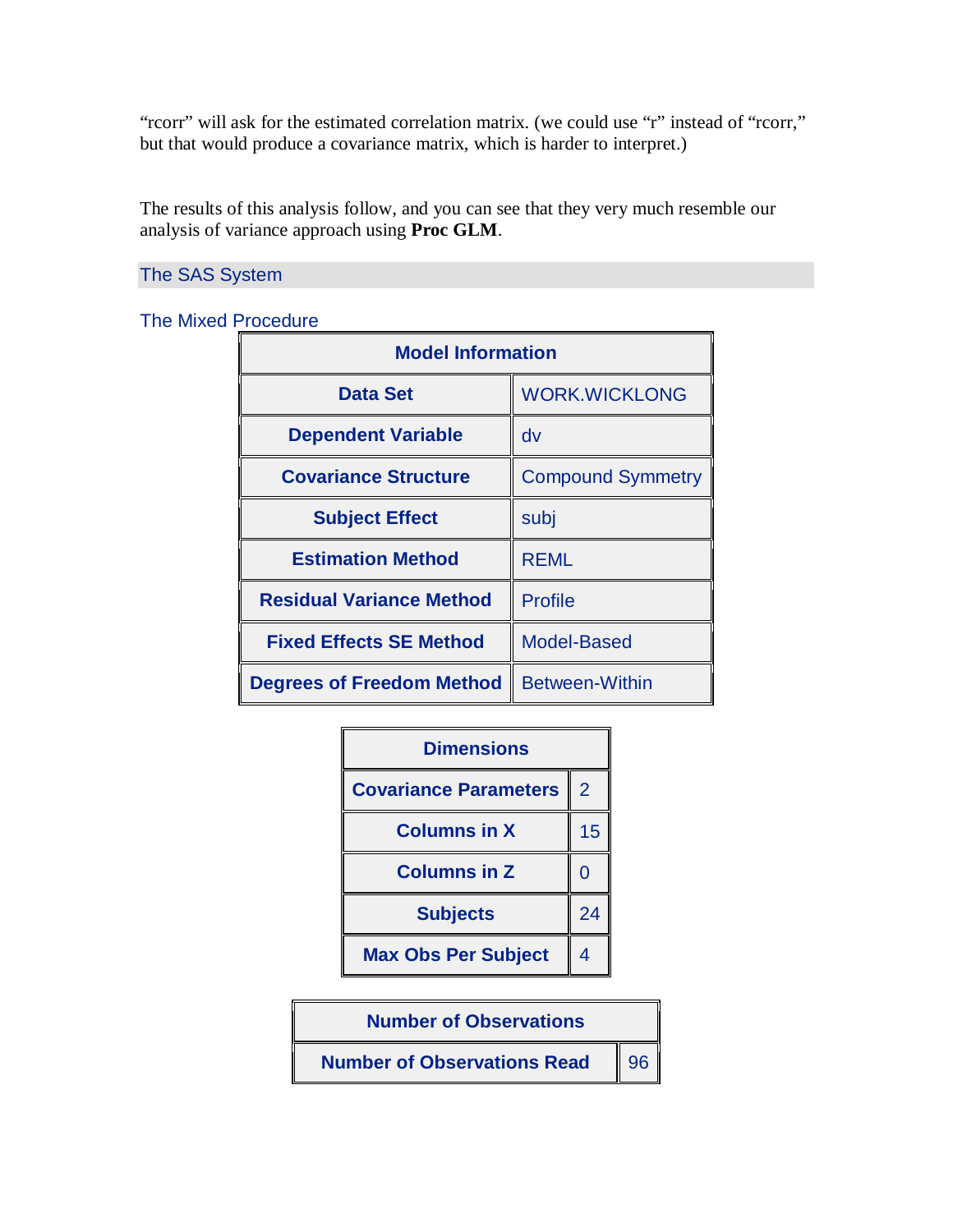

| <b>Estimated R Correlation Matrix for subj 1</b> |        |                  |                  |        |  |
|--------------------------------------------------|--------|------------------|------------------|--------|--|
| <b>Row</b>                                       | Col1   | Col <sub>2</sub> | Col <sub>3</sub> | Col4   |  |
|                                                  | 1.0000 | 0.4793           | 0.4793           | 0.4793 |  |
| $\overline{2}$                                   | 0.4793 | 1.0000           | 0.4793           | 0.4793 |  |
| $\overline{3}$                                   | 0.4793 | 0.4793           | 1.0000           | 0.4793 |  |
| 4                                                | 0.4793 | 0.4793           | 0.4793           | 1.0000 |  |

| <b>Covariance Parameter Estimates</b> |                |                 |  |  |
|---------------------------------------|----------------|-----------------|--|--|
| <b>Cov Parm</b>                       | <b>Subject</b> | <b>Estimate</b> |  |  |
| $\mathbf{c}\mathbf{s}$                | subj           | 2536.07         |  |  |
| <b>Residual</b>                       |                | 2754.98         |  |  |

| <b>Fit Statistics</b>           |        |  |  |
|---------------------------------|--------|--|--|
| -2 Res Log Likelihood           | 1000.6 |  |  |
| <b>AIC (smaller is better)</b>  | 1004.6 |  |  |
| <b>AICC (smaller is better)</b> | 1004.8 |  |  |
| <b>BIC (smaller is better)</b>  | 1007.0 |  |  |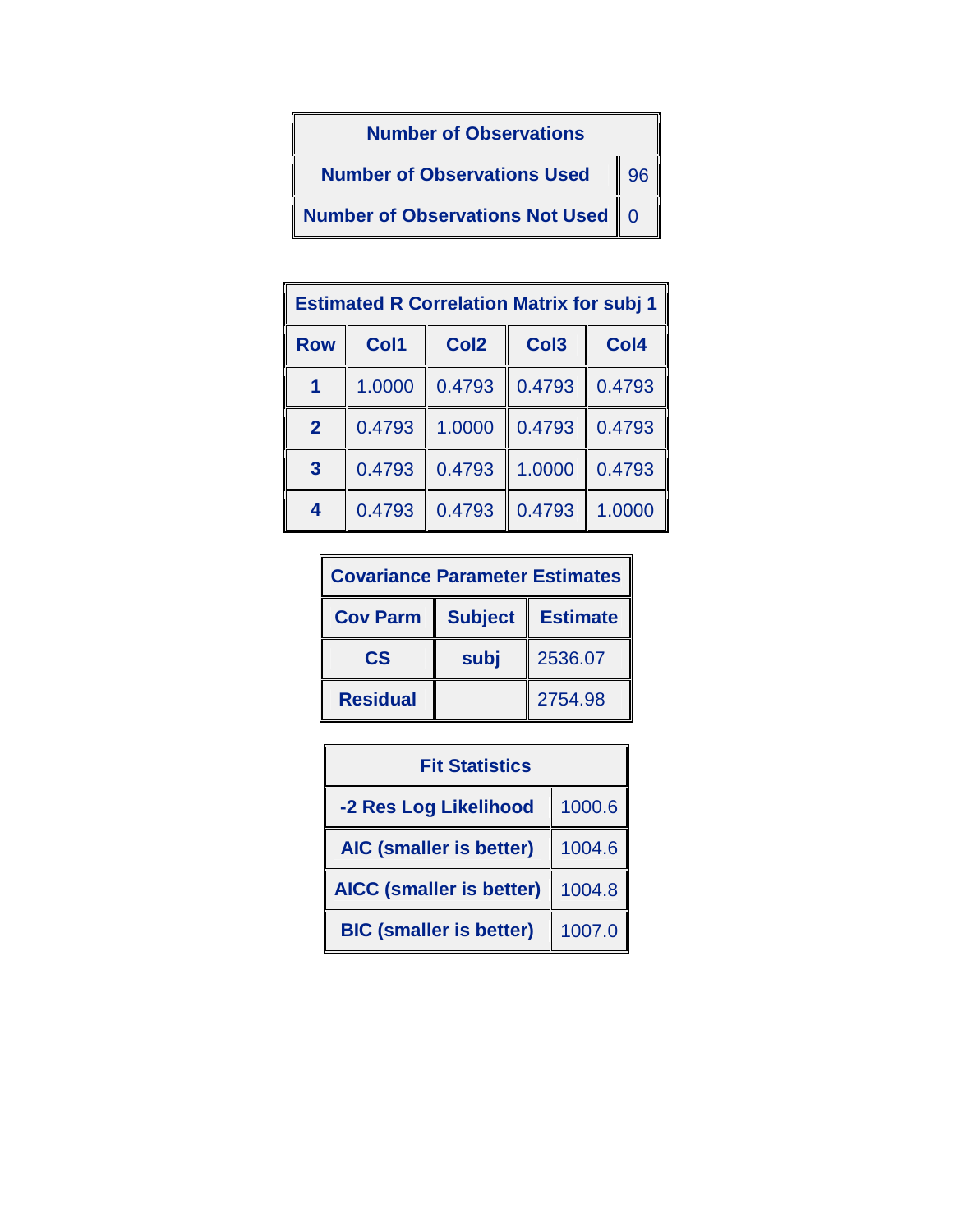| <b>Null Model Likelihood Ratio Test  </b> |                   |            |  |
|-------------------------------------------|-------------------|------------|--|
| <b>DF</b>                                 | <b>Chi-Square</b> | Pr > ChiSq |  |
|                                           | 23.47             | < .0001    |  |

| <b>Type 3 Tests of Fixed Effects</b> |        |                  |       |         |  |
|--------------------------------------|--------|------------------|-------|---------|--|
| <b>Effect</b>                        | Num DF | Den DF   F Value |       | Pr > F  |  |
| group                                |        | 22               | 18.17 | 0.0003  |  |
| time                                 | 3      | 66               | 37.58 | < .0001 |  |
| group*time                           | -3     | 66               | 7.20  | 0.0003  |  |

On the first page of this printout there is nothing particularly exciting except that it tells us that it uses a covariance structure of compound symmetry and that the solution is via REML, the solution that we will use for most problems. On the second page we see the estimated correlations between times. These are not the actual correlations, which appear below, but the estimates that come from an assumption of compound symmetry. That assumption says that the correlations have to be equal, and what we have here are basically average correlations. The *actual* correlations, averaged over the two groups using Fisher's transformation, are:

|  | Estimated R Correlation Matrix for subi 1 |  |  |
|--|-------------------------------------------|--|--|
|  |                                           |  |  |

| Row | Col1       | Co12   | Col3   | Col4       |
|-----|------------|--------|--------|------------|
|     | 1.0000     | 0.5695 | 0.5351 | $-0.01683$ |
| 2   | 0.5695     | 1,0000 | 0.8612 | 0.4456     |
| 3   | 0.5351     | 0.8612 | 1,0000 | 0.4202     |
| 4   | $-0.01683$ | 0.4456 | 0.4202 | 1,0000     |

Notice that they are quite different from the ones assuming compound symmetry, and that they don't look at all as if they fit that assumption. We will deal with this problem later. (I don't have a clue why the heading refers to "subj 1." It just does!)

 There are also two covariance parameters. Remember that there are two sources of random effects in this design. There is our normal  $\sigma_e^2$ , which reflects random noise. In addition we are treating our subjects as a random sample, and there is thus random variance among subjects. Here I get to play a bit with expected mean squares. You may recall that the expected mean squares for the error term for the between-subject effect is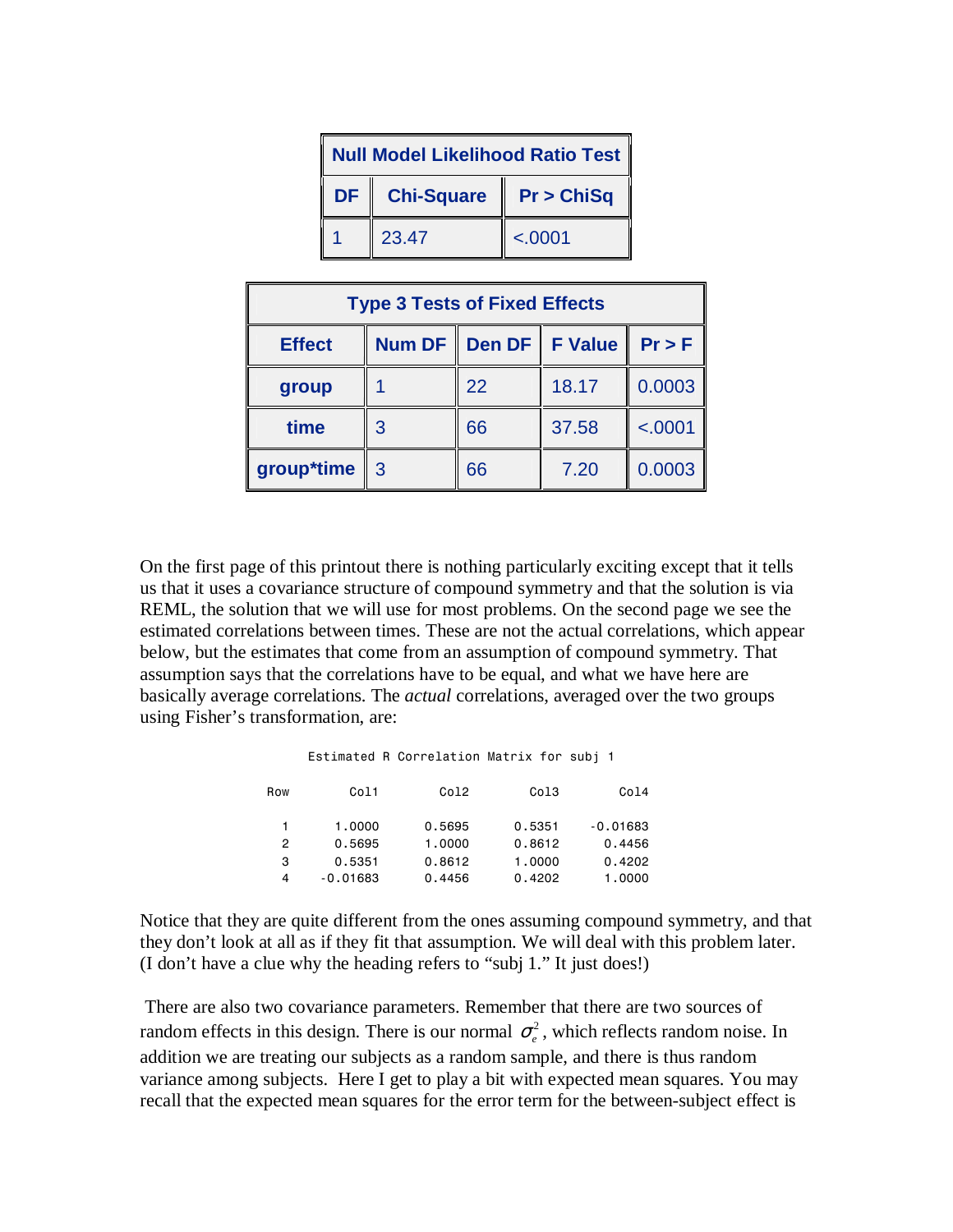$E(MS_{w/in\_subj}) = \sigma_e^2 + a\sigma_{\pi}^2$  and our estimate of  $\sigma_e^2$  is MS<sub>residual</sub>, which is 2781.8718. The letter "*a*" stands for the number of measurement times = 4, and  $MS<sub>w/in subj</sub>$  = 12887.046. Therefore our estimate of  $\sigma_{\pi}^2$  = (12887.046-2781.8718)/4 = 2536.07. These two estimates are our random part of the model and are given in the section headed Covariance Parameter Estimates. I don't see a situation in this example in which we would wish to make use of these values, but in other mixed designs they are useful.

You may notice one odd thing in the data. Instead of entering time as 1,2,3, & 4 I entered it as 0, 1, 3, and 6. If this were a standard ANOVA it wouldn't make any difference, and in fact it doesn't make any difference here, but when we come to looking at intercepts and slopes, it will be very important how we designated the 0 point. We could have centered time by subtracting the mean time from each entry, which would mean that the intercept is at the mean time. I have chosen to make 0 represent the pretest, which seems a logical place to find the intercept. I will say more about this later.

## **MISSING DATA**

I have just spent considerable time discussing a balanced design where all of the data are available. Now I want to delete some of the data and redo the analysis. This is one of the areas where mixed designs have an important advantage. I am going to delete scores pretty much at random, except that I want to show a pattern of different observations over time. It is easiest to see what I have done if we look at data in the wide form, so the earlier table is presented below with "." representing missing observations. It is important to notice that data are missing completely at random, not on the basis of other observations.

| Group | Subi | Time <sub>0</sub> | Time1 |     | Time3 Time6 |                                |
|-------|------|-------------------|-------|-----|-------------|--------------------------------|
|       |      | 296               | 175   | 187 | 242         |                                |
|       |      | 376               | 329   | 236 | 126         | $\frac{2}{2}$                  |
|       |      | 309               | 238   | 150 | 173         |                                |
|       | 4    | 222               | 60    | 82  | 135         |                                |
|       | 5    | 150               |       | 250 | 266         |                                |
|       | 6    | 316               | 291   | 238 | 194         |                                |
|       |      | 321               | 364   | 270 | 358         |                                |
|       | 8    | 447               | 402   |     | 266         |                                |
|       | Q    | 220               | 70    | 95  | 137         |                                |
|       | 10   | 375               | 335   | 334 | 129         |                                |
|       |      | 310               | 300   | 253 |             |                                |
|       | 12   | 310               | 245   | 200 | 170         | KA INA INA INA INA INA INA INA |

| Group          | Subi      | Time <sub>0</sub> | Time1 | Time3 | Time <sub>6</sub> |
|----------------|-----------|-------------------|-------|-------|-------------------|
| $\overline{c}$ | 13        | 282               | 186   | 225   | 134               |
| 2              | 14        | 317               | 31    | 85    | 120               |
| $\overline{2}$ | 15        | 362               | 104   |       |                   |
| $\overline{2}$ | 16        | 338               | 132   | 91    | 77                |
| $\overline{2}$ | 17        | 263               | 94    | 141   | 142               |
| $\overline{2}$ | 18        | 138               | 38    | 16    | 95                |
| $\overline{2}$ | 19        | 329               |       |       | 6                 |
| $\overline{2}$ | 20        | 292               | 139   | 104   |                   |
| $\overline{2}$ | 21        | 275               | 94    | 135   | 137               |
| $\overline{2}$ | <u>22</u> | 150               | 48    | 20    | 85                |
| $\overline{c}$ | 23        | 319               | 68    | 67    |                   |
| $\overline{c}$ | 24        | 300               | 138   | 114   | 174               |

If we treat this as a standard repeated measures analysis of variance, using Proc GLM, we have a problem. Of the 24 cases, only 17 of them have complete data. That means that our analysis will be based on only those 17 cases. Aside from a serious loss of power, there are other problems with this state of affairs. Suppose that I suspected that people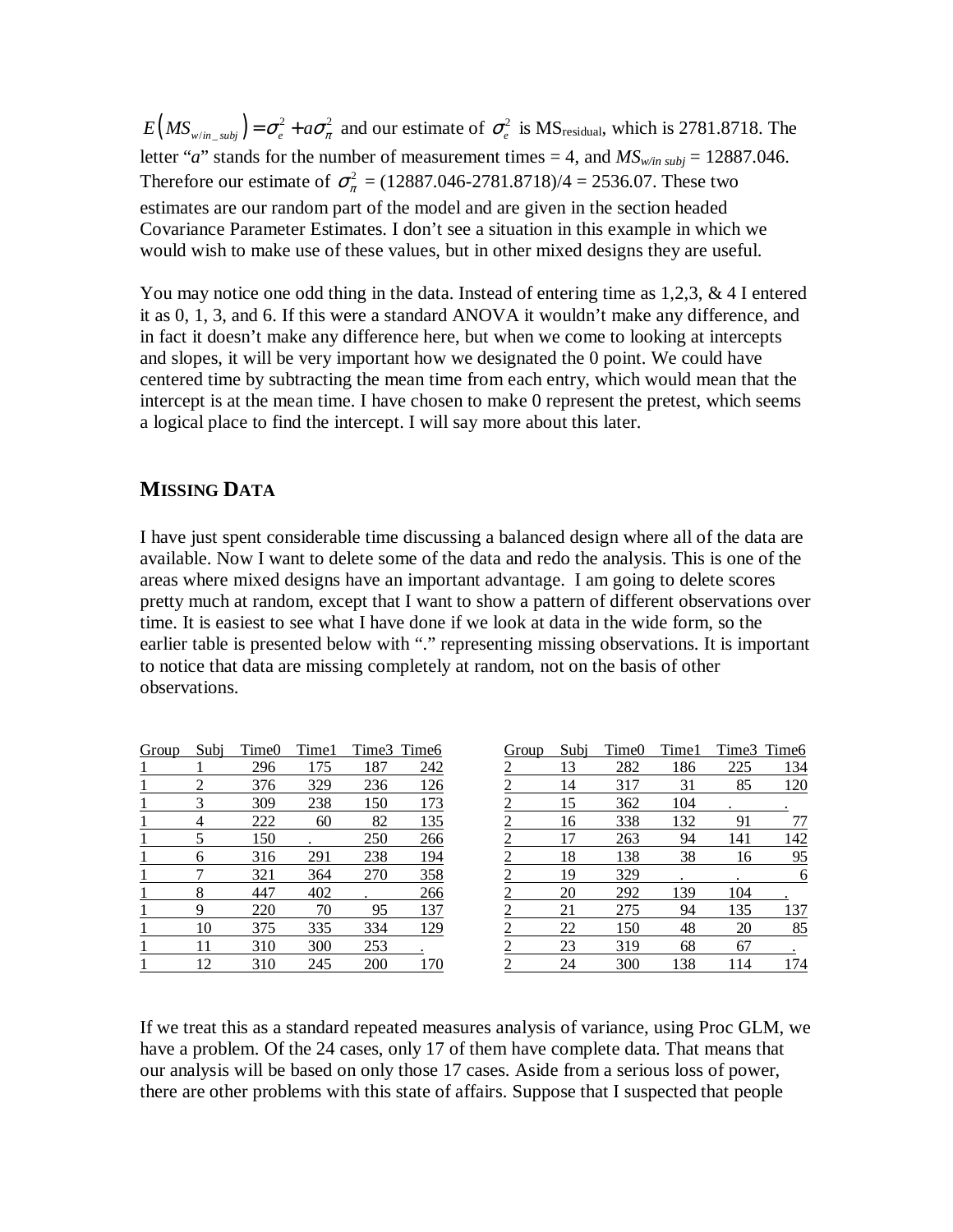who are less depressed are less likely to return for a follow-up session and thus have missing data. To build that into the example I could deliberately deleted data from those who scored low on depression to begin with, though I kept their pretest scores. (I did not actually do this here.) Further suppose that people low in depression respond to treatment (or non-treatment) in different ways from those who are more depressed. By deleting whole cases I will have deleted low depression subjects and that will result in biased estimates of what we would have found if those original data points had not been missing. This is certainly not a desirable result.

To expand slightly on the previous paragraph, if we using **Proc GLM** , or a comparable procedure in other software, we have to assume that data are missing completely at random, normally abbreviated MCAR. (See Howell, 2008.) If the data are not missing completely at random, then the results would be biased. But if I can find a way to keep as much data as possible, and if people with low pretest scores are missing at one or more measurement times, the pretest score will essentially serve as a covariate to predict missingness. This means that I only have to assume that data are missing at random (MAR) rather than MCAR. That is a gain worth having. MCAR is quite rare in experimental research, but MAR is much more common. Using a mixed model approach requires only that data are MAR and allows me to retain considerable degrees of freedom. (That argument has been challenged by Overall & Tonidandel (2007), but in this particular example the data actually are essentially MCAR. I will come back to this issue later.)

#### **Proc GLM results**

The output from analyzing these data using **Proc GLM** follows. I give these results just for purposes of comparison, and I have omitted much of the printout.

| Repeated Measures Analysis of Variance |    |                                                           |                                                   |                  |         |         |              |
|----------------------------------------|----|-----------------------------------------------------------|---------------------------------------------------|------------------|---------|---------|--------------|
|                                        |    | Tests of Hypotheses for Between Subjects Effects          |                                                   |                  |         |         |              |
| Source                                 |    | DF                                                        | Type III SS                                       | Mean Square      |         | F Value | Pr > F       |
| group                                  |    |                                                           | 126931.1767                                       | 126931.1767      |         | 8.97    | 0.0091       |
| Error                                  |    | 15                                                        | 212237.4410                                       | 14149.1627       |         |         |              |
|                                        |    | Univariate Tests of Hypotheses for Within Subject Effects |                                                   |                  |         |         | Adi Pr $>$ F |
| Source                                 | DF | Type III SS                                               | Mean Square                                       | F Value          | Pr > F  | $G - G$ | $H - F$      |
| time                                   | 3  | 201156.6493                                               | 67052.2164                                        | 27.34            | < 0.001 | < 0.001 | < 0.001      |
| time*group                             | 3  | 20665.5905                                                | 6888.5302                                         | 2.81             | 0.0502  | 0.0696  | 0.0547       |
| Error(time)                            | 45 | 110370.8507                                               | 2452.6856                                         |                  |         |         |              |
|                                        |    |                                                           | Greenhouse-Geisser Epsilon<br>Huynh-Feldt Epsilon | 0.7386<br>0.9300 |         |         |              |

Notice that we still have a group effect and a time effect, but we have lost our significant interaction, which is what I cared most about. Also notice the big drop in degrees of freedom due to the fact that we now only have 17 subjects.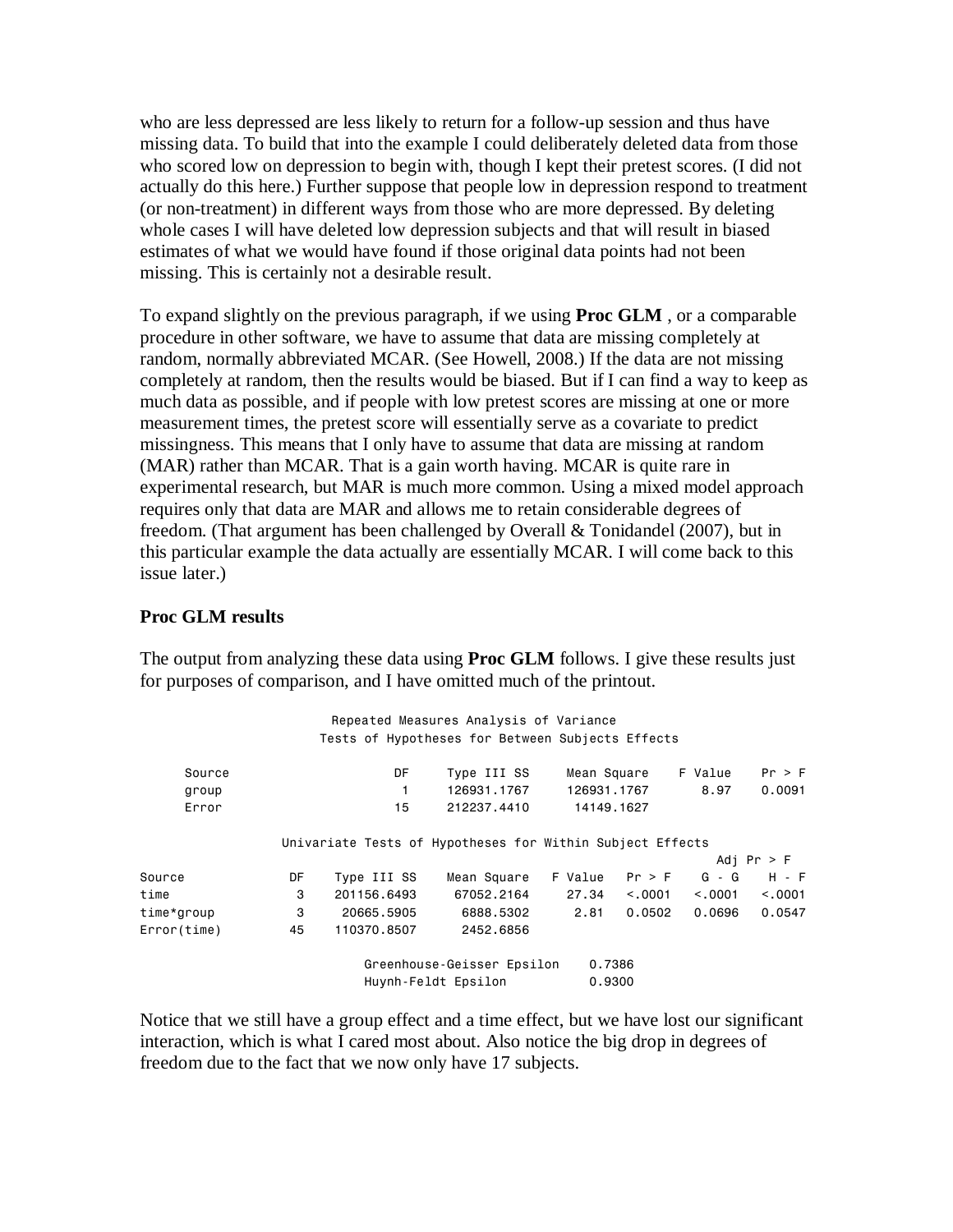## **Proc Mixed**

Now we move to the results using **Proc mixed**. I need to modify the data file put it in its long form and to replace missing observations with a period, but that means that I just altered 9 lines out of 96 (10% of the data) instead of 7 out of 24 (29%). The syntax would look exactly the same as it did earlier. The presence of "time" on the repeated statement is not necessary if I have included missing data by using a period, but it is needed if I just remove the observation completely. (At least that is the way I read the manual.) The results follow, again with much of the printout deleted:

Proc Mixed data = wicklongMiss; class group time subj; model  $dv =$  group time group\*time /s; repeated time /subject = subj type = cs rcorr; run;

| <b>Estimated R Correlation Matrix for subj 1</b> |        |                  |                  |                  |  |
|--------------------------------------------------|--------|------------------|------------------|------------------|--|
| <b>Row</b>                                       | Col1   | Col <sub>2</sub> | Col <sub>3</sub> | Col <sub>4</sub> |  |
| 1                                                | 1.0000 | 0.4640           | 0.4640           | 0.4640           |  |
| $\overline{2}$                                   | 0.4640 | 1.0000           | 0.4640           | 0.4640           |  |
| $\overline{3}$                                   | 0.4640 | 0.4640           | 1.0000           | 0.4640           |  |
| $\overline{\mathbf{4}}$                          | 0.4640 | 0.4640           | 0.4640           | 1.0000           |  |

| <b>Covariance Parameter Estimates</b> |                |                 |  |
|---------------------------------------|----------------|-----------------|--|
| <b>Cov Parm</b>                       | <b>Subject</b> | <b>Estimate</b> |  |
| $\mathbf{c}\mathbf{s}$                | subj           | 2558.27         |  |
| <b>Residual</b>                       |                | 2954.66         |  |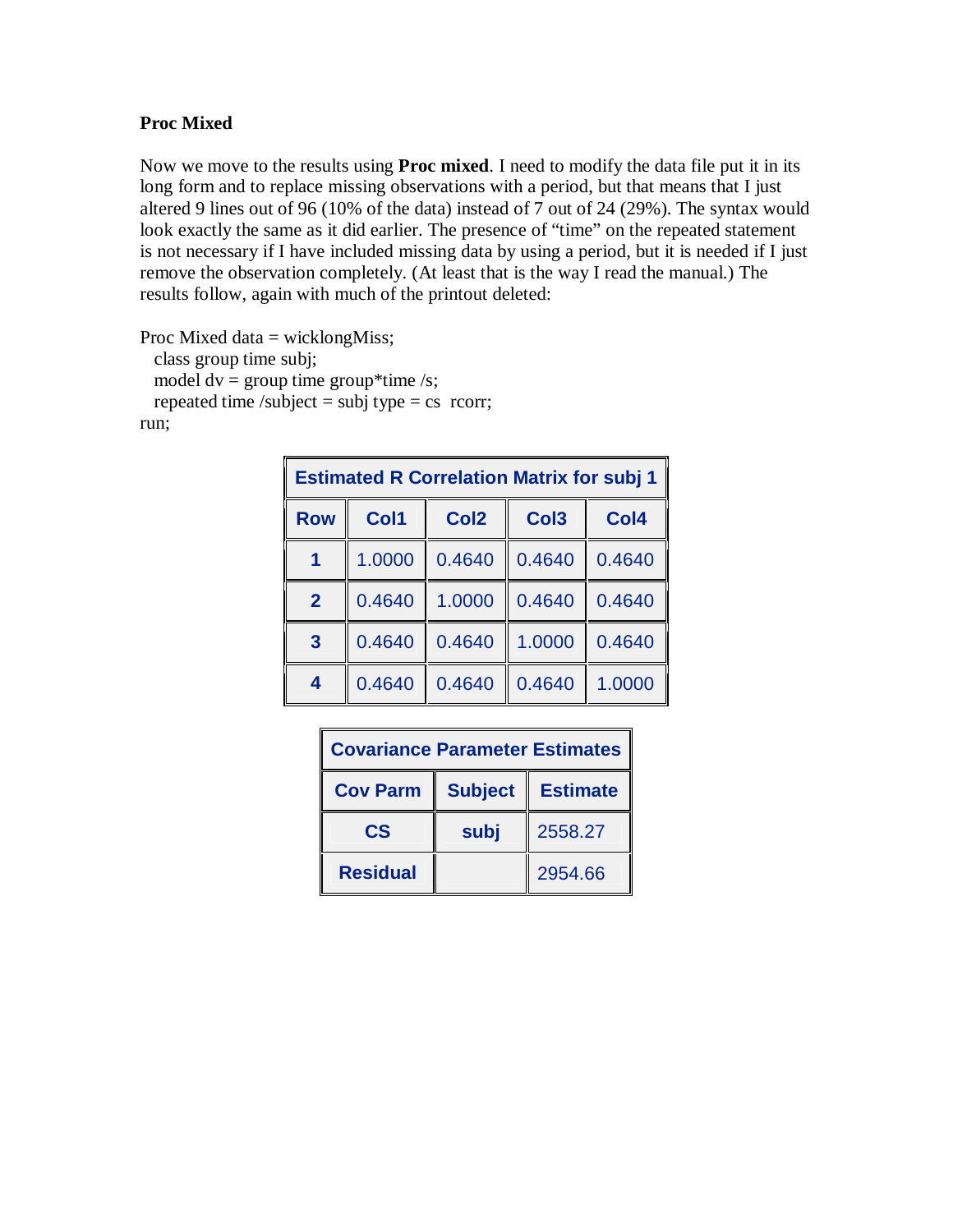

| Null Model Likelihood Ratio Test |                 |                      |  |
|----------------------------------|-----------------|----------------------|--|
|                                  | DF   Chi-Square | <b>Pr &gt; ChiSq</b> |  |
|                                  | 19.21           | < .0001              |  |

| <b>Type 3 Tests of Fixed Effects</b> |                    |                  |       |          |  |
|--------------------------------------|--------------------|------------------|-------|----------|--|
| <b>Effect</b>                        | Num DF $\parallel$ | Den DF   F Value |       | $Pr$ > F |  |
| group                                |                    | 22               | 16.53 | 0.0005   |  |
| time                                 | 3                  | 57               | 32.45 | < .0001  |  |
| group*time                           | -3                 | 57               | 6.09  | 0.0011   |  |

This is a much nicer solution, not only because we have retained our significance levels, but because it is based on considerably more data and is not reliant on an assumption that the data are missing completely at random. Again you see a fixed pattern of correlations between trials which results from my specifying compound symmetry for the analysis.

#### **Other Covariance Structures**

To this point all of our analyses have been based on an assumption of compound symmetry. (The assumption is really about sphericity, but the two are close and **Proc Mixed** refers to the solution as **type = cs**.) But if you look at the correlation matrix given earlier it is quite clear that correlations further apart in time are distinctly lower than correlations close in time, which sounds like a reasonable result. Also if you looked at Mauchly's test of sphericity (not shown) it is significant with  $p = .012$ . While this is not a great test, it should give us pause. We really ought to do something about sphericity.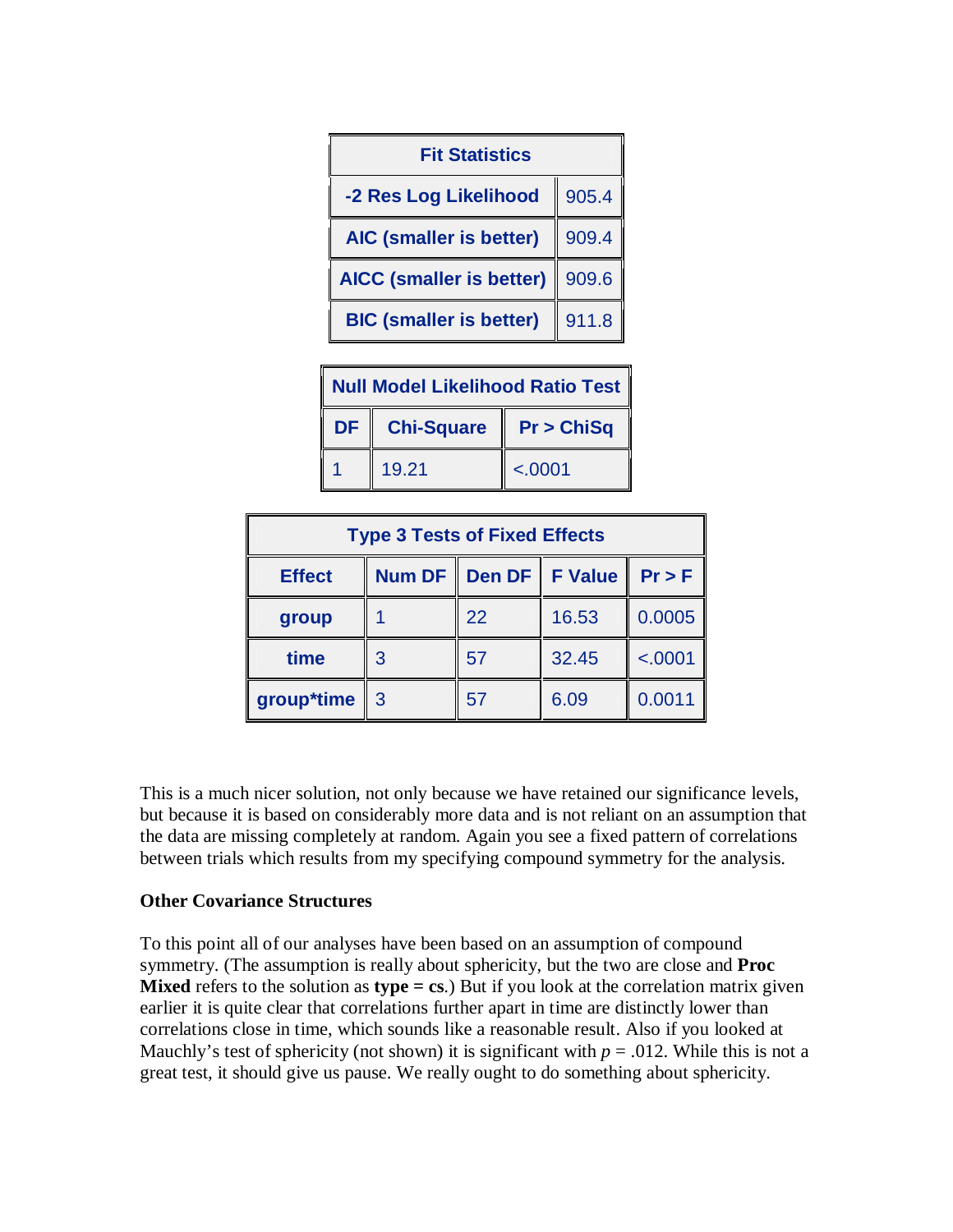The first thing that we could do about sphericity is to specify that the model will make no assumptions whatsoever about the form of the covariance matrix. To do this I will ask for an unstructured matrix. This is accomplished by including **type = un** in the **repeated** statement. This will force SAS to estimate all of the variances and covariances and use them in its solution. The problem with this is that there are 10 things to be estimated and therefore we will lose degrees of freedom for our tests. But I will go ahead anyway. For this analysis I will continue to use the data set with missing data, though I could have used the complete data had I wished. I will include a request that SAS use procedures due to Hotelling-Lawley-McKeon (hlm) and Hotelling-Lawley-Pillai-Samson (hlps) which do a better job of estimating the degrees of freedom for our denominators for. This is recommended for an unstructured model. The results are shown below.

#### **Results using unstructured matrix**

```
Proc Mixed data = wicklongMiss; 
class group time subj; 
model dv = group time group*time; 
repeated time /subject = subj type = un hlm hlps rcorr; 
run;
```

| <b>Estimated R Correlation Matrix for subj 1</b> |            |                  |                  |                  |  |
|--------------------------------------------------|------------|------------------|------------------|------------------|--|
| <b>Row</b>                                       | Col1       | Col <sub>2</sub> | Col <sub>3</sub> | Col <sub>4</sub> |  |
| 1                                                | 1.0000     | 0.5858           | 0.5424           | $-0.02740$       |  |
| $\overline{2}$                                   | 0.5858     | 1.0000           | 0.8581           | 0.3896           |  |
| $\overline{3}$                                   | 0.5424     | 0.8581           | 1.0000           | 0.3971           |  |
| 4                                                | $-0.02740$ | 0.3896           | 0.3971           | 1.0000           |  |

| <b>Fit Statistics</b>           |       |  |  |
|---------------------------------|-------|--|--|
| -2 Res Log Likelihood           | 883.7 |  |  |
| <b>AIC (smaller is better)</b>  | 903.7 |  |  |
| <b>AICC (smaller is better)</b> | 906.9 |  |  |
| <b>BIC (smaller is better)</b>  | 915.5 |  |  |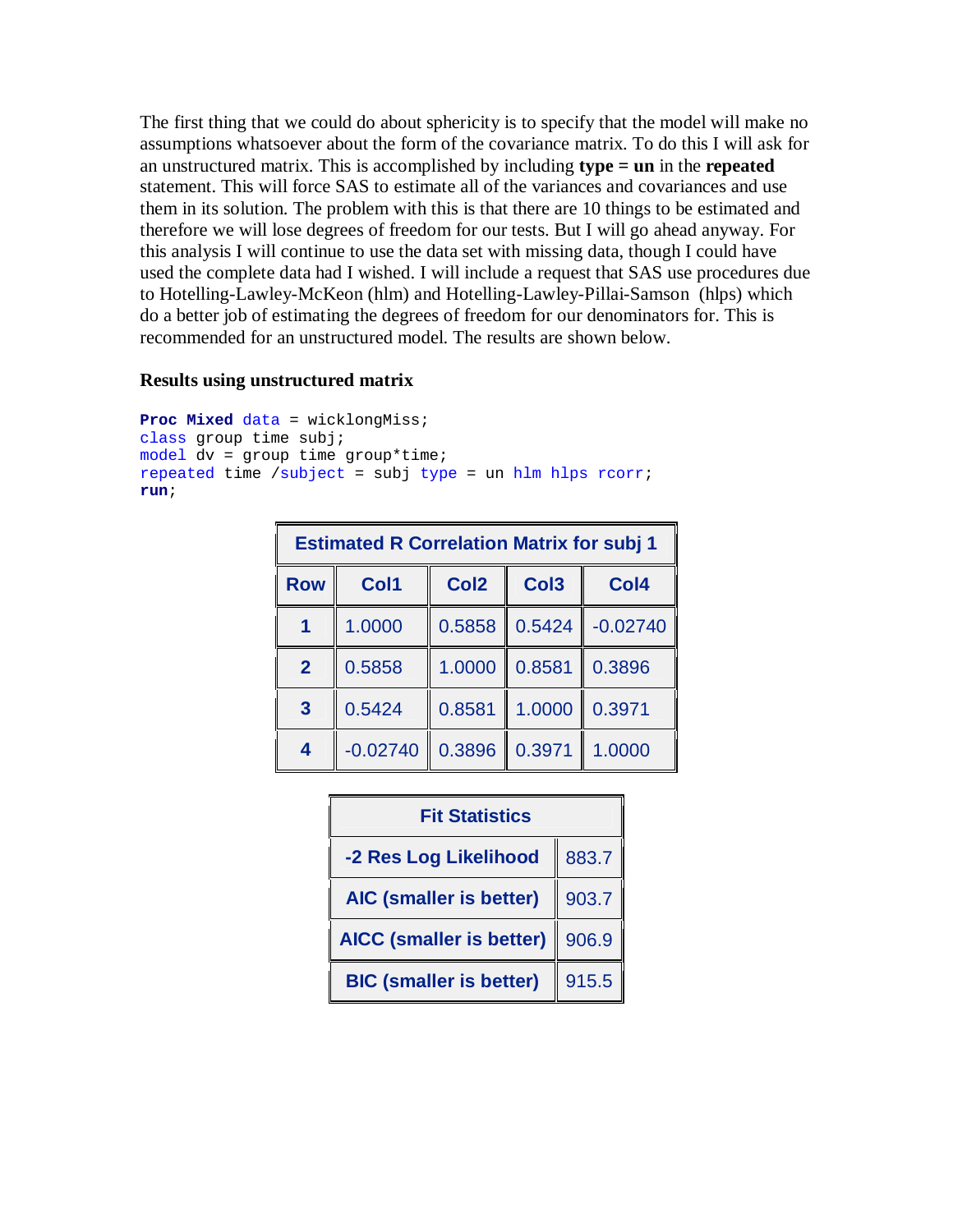| <b>Null Model Likelihood Ratio Test</b> |                   |            |  |
|-----------------------------------------|-------------------|------------|--|
| DF                                      | <b>Chi-Square</b> | Pr > ChiSq |  |
| 9                                       | 40.92             | < .0001    |  |

 $\lambda$ 

| <b>Type 3 Tests of Fixed Effects</b>                         |   |    |       |         |  |
|--------------------------------------------------------------|---|----|-------|---------|--|
| Den DF   F Value<br><b>Num DF</b><br>Pr > F<br><b>Effect</b> |   |    |       |         |  |
| group                                                        |   | 22 | 17.95 | 0.0003  |  |
| timefact                                                     | З | 22 | 28.44 | < .0001 |  |
| group*timefact $\parallel$ 3                                 |   | 22 | 6.80  | 0.0021  |  |

| <b>Type 3 Hotelling-Lawley-McKeon Statistics</b>             |   |    |       |         |
|--------------------------------------------------------------|---|----|-------|---------|
| Den DF   F Value<br><b>Num DF</b><br>Pr > F<br><b>Effect</b> |   |    |       |         |
| timefact                                                     | З | 20 | 25.85 | < .0001 |
| group*timefact   3                                           |   | 20 | 6.18  | 0.0038  |

| <b>Type 3 Hotelling-Lawley-Pillai-Samson Statistics</b> |                                             |    |       |         |  |
|---------------------------------------------------------|---------------------------------------------|----|-------|---------|--|
| <b>Effect</b>                                           | Den DF   F Value<br><b>Num DF</b><br>Pr > F |    |       |         |  |
| timefact                                                | З                                           | 20 | 25.85 | < .0001 |  |
| group*timefact                                          | -3                                          | 20 | 6.18  | 0.0038  |  |

Notice the matrix of correlations. From posttest to the 6 month follow-up the correlation with pretest scores has dropped from .59 to -.03, and this pattern is consistent. That certainly doesn't inspire confidence in compound symmetry.

The *F*s have not changed very much from the previous model, but the degrees of freedom for within-subject terms have dropped from 57 to 22, which is a huge drop. That results from the fact that the model had to make additional estimates of covariances. Finally, the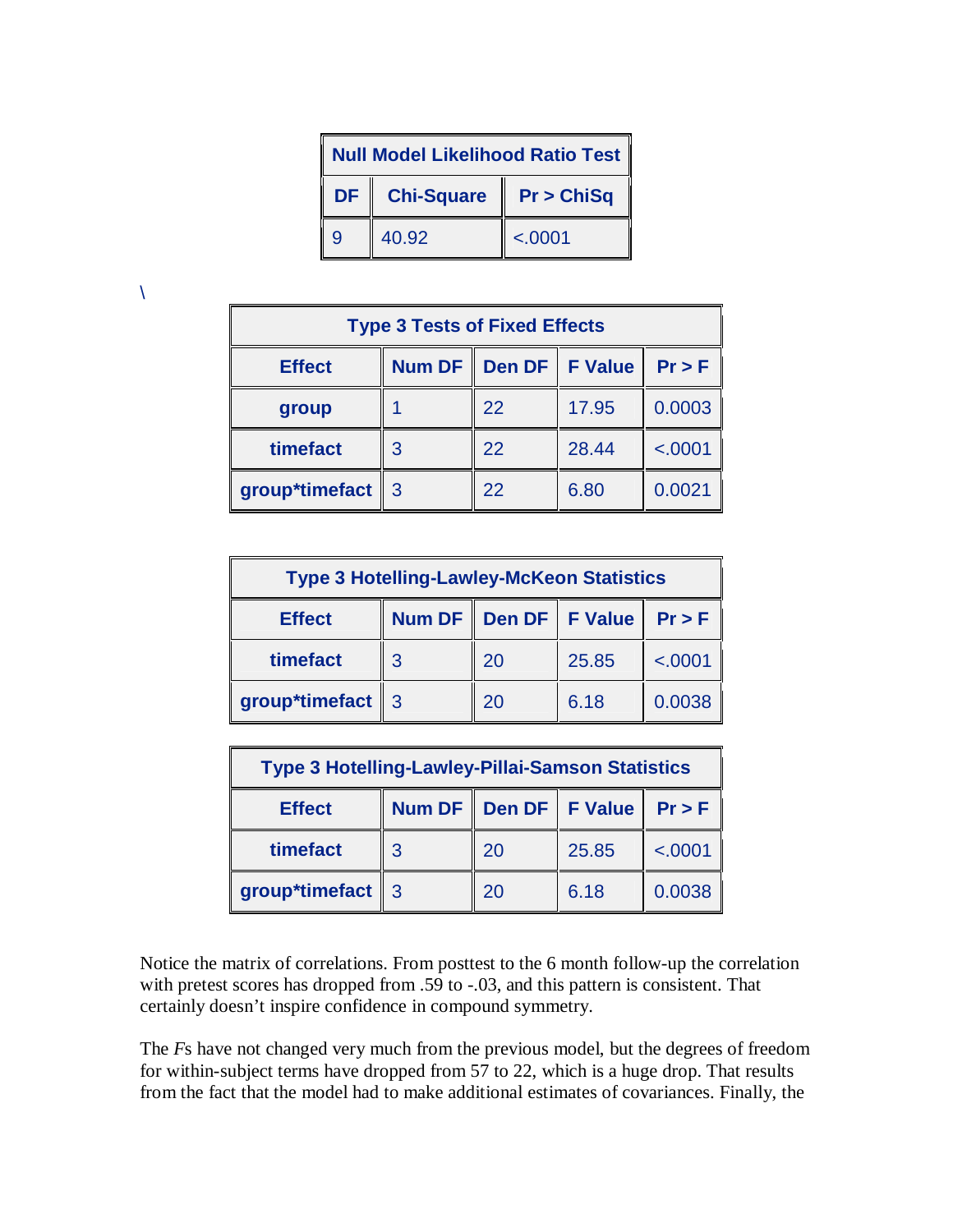hlm and hlps statistics further reduce the degrees of freedom to 20, but the effects are still significant. This would make me feel pretty good about the study if the data had been real data.

But we have gone from one extreme to another. We estimated two covariance parameters when we used **type = cs** and 10 covariance parameters when we used **type = un**. (Put another way, with the unstructured solution we threw up our hands and said to the program "You figure it out! We don't know what's going on." There is a middle ground (in fact there are many). We probably do know at least something about what those correlations should look like. Often we would expect correlations to decrease as the trials in question are further removed from each other. They might not decrease as fast as our data suggest, but they should probably decrease. An autoregressive model, which we will see next, assumes that correlations between any two times depend on both the correlation at the previous time and an error component. To put that differently, your score at time 3 depends on your score at time 2 and error. (This is a first order autoregression model. A second order model would have a score depend on the *two* previous times plus error.) In effect an AR(1) model assumes that if the correlation between Time 1 and Time 2 is .51, then the correlation between Time 1 and Time 3 has an expected value of  $.51^2 = .26$  and between Time 1 and Time 4 has an expected value of  $51<sup>3</sup> = .13$ . Our data look reasonably close to that. (Remember that these are expected values of  $r$ , not the actual obtained correlations.) The solution using a first order autoregressive model follows.

```
Proc Mixed data = wicklongMiss; 
class group time subj; 
model dv = group time group*time; 
repeated time/subject = subj type = AR(1); 
run;
```

| <b>Estimated R Correlation Matrix for group(subj)</b><br>11 |        |                  |                  |                  |  |
|-------------------------------------------------------------|--------|------------------|------------------|------------------|--|
| <b>Row</b>                                                  | Col1   | Col <sub>2</sub> | Col <sub>3</sub> | Col <sub>4</sub> |  |
|                                                             | 1.0000 | 0.6182           | 0.3822           | 0.2363           |  |
| $\overline{2}$                                              | 0.6182 | 1.0000           | 0.6182           | 0.3822           |  |
| $\mathbf{3}$                                                | 0.3822 | 0.6182           | 1.0000           | 0.6182           |  |
| $\overline{\mathbf{4}}$                                     | 0.2363 | 0.3822           | 0.6182           | 1.0000           |  |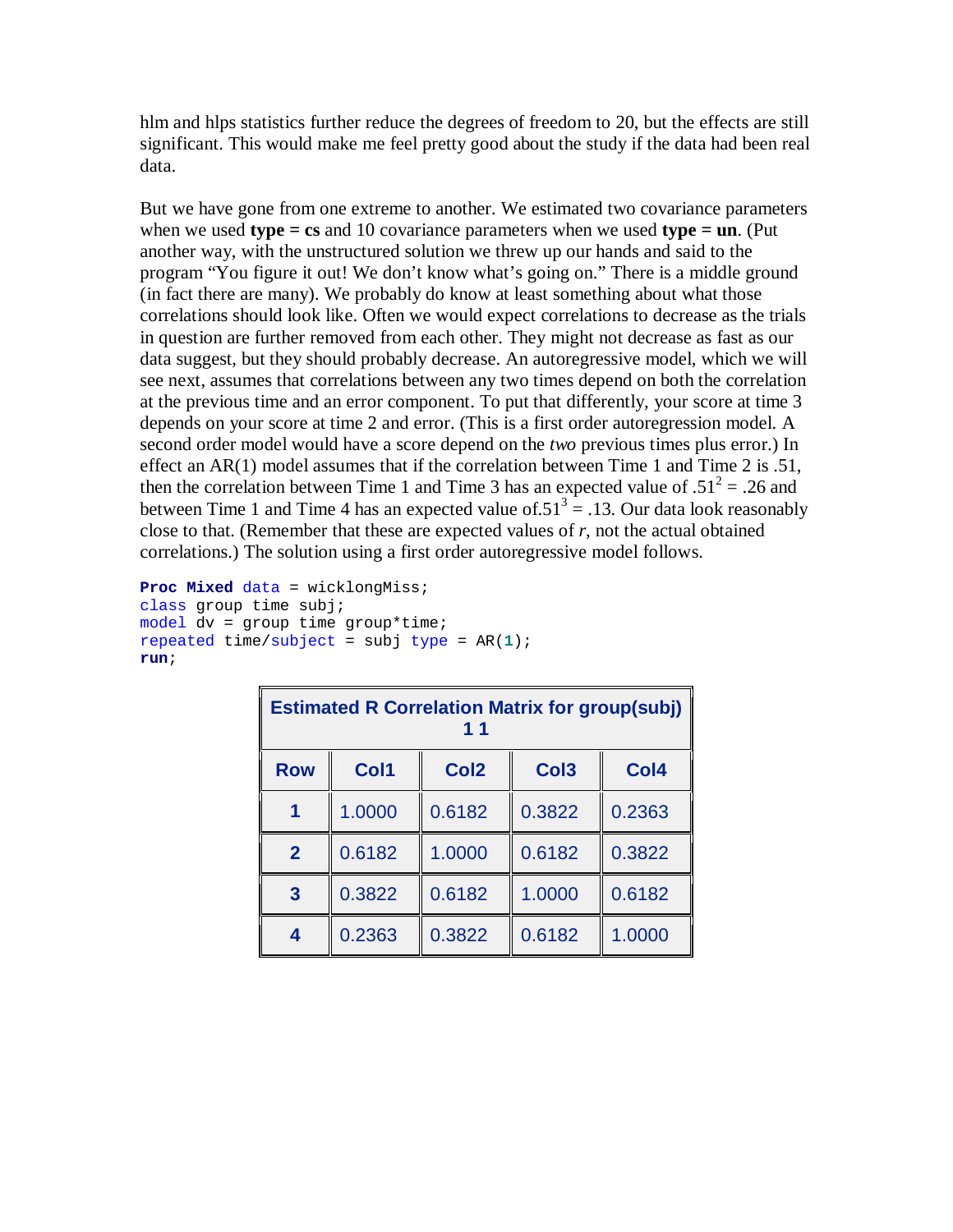| <b>Covariance Parameter Estimates</b> |                |                 |  |  |
|---------------------------------------|----------------|-----------------|--|--|
| <b>Cov Parm</b>                       | <b>Subject</b> | <b>Estimate</b> |  |  |
| <b>AR(1)</b>                          | group(subj)    | 0.6182          |  |  |
| <b>Residual</b>                       |                | 5350.25         |  |  |



| Null Model Likelihood Ratio Test |                   |            |  |
|----------------------------------|-------------------|------------|--|
| <b>DF</b>                        | <b>Chi-Square</b> | Pr > ChiSq |  |
|                                  | 29.55             | < .0001    |  |

| <b>Type 3 Tests of Fixed Effects</b> |        |               |                     |          |  |
|--------------------------------------|--------|---------------|---------------------|----------|--|
| <b>Effect</b>                        | Num DF | <b>Den DF</b> | <b>F</b> Value<br>Ш | $Pr$ > F |  |
| group                                |        | 22            | 17.32               | 0.0004   |  |
| time                                 | 3      | 57            | 30.82               | < .0001  |  |
| group*time                           | 3      | 57            | 7.72                | 0.0002   |  |

Notice the pattern of correlations. The .6182 as the correlation between adjacent trials is essentially an average of the correlations between adjacent trials in the unstructured case. The .3822 is just .6182<sup>2</sup> and .2363 = .6182<sup>3</sup>. Notice that tests on within-subject effects are back up to 57 *df*, which is certainly nice, and our results are still significant. This is a far nicer solution than we had using **Proc GLM**.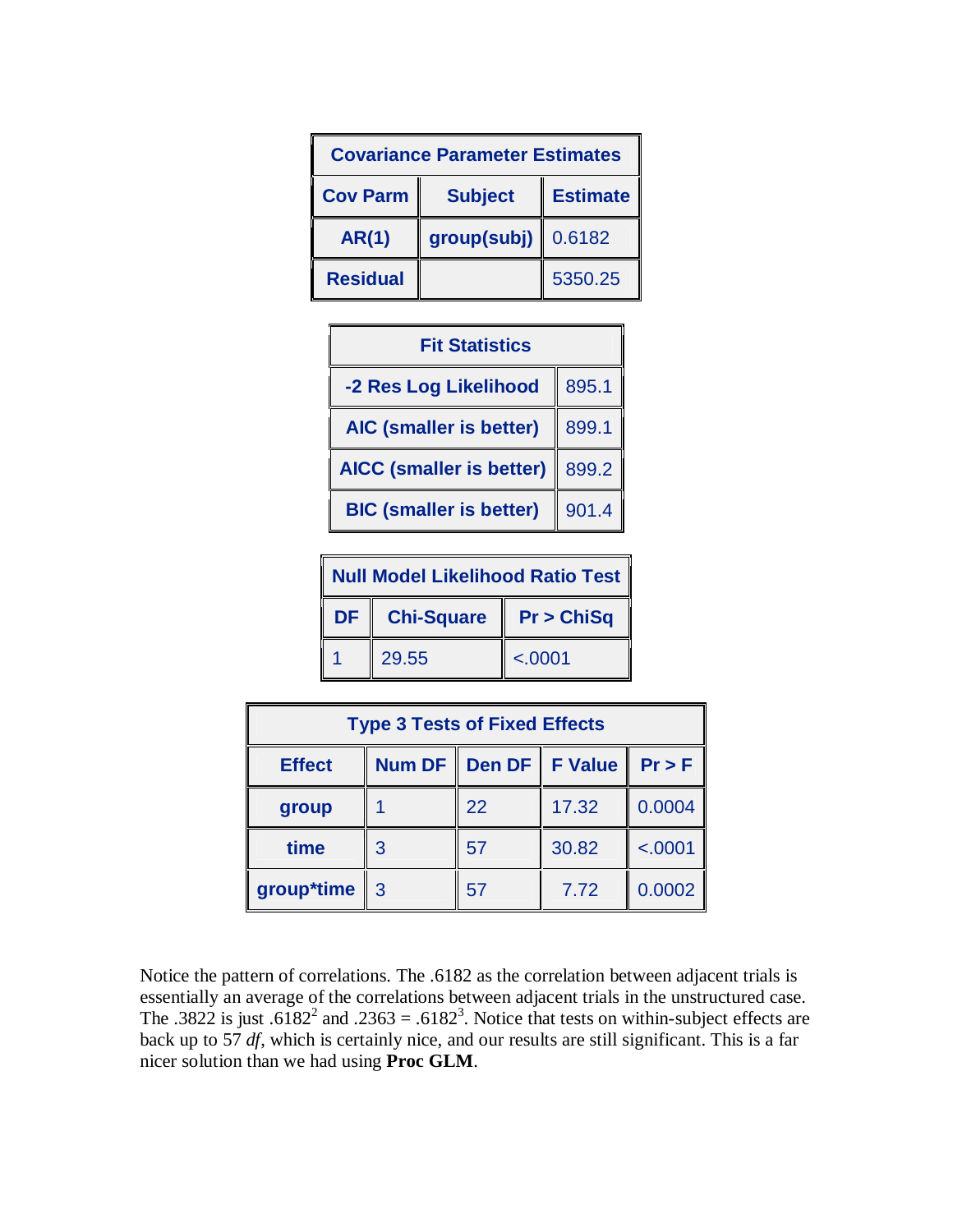Now we have three solutions, but which should we choose? One aid in choosing is to look at the "Fit Statistics" that are printout out with each solution. These statistics take into account both how well the model fits the data and how many estimates it took to get there. Put loosely, we would probably be happier with a pretty good fit based on few parameter estimates than with a slightly better fit based on many parameter estimates. If you look at the three models we have fit for the unbalanced design you will see that the AIC criterion for the **type = cs** model was 909.4, which dropped to 903.7 when we relaxed the assumption of compound symmetry. A smaller AIC value is better, so we should prefer the second model. Then when we aimed for a middle ground, by specifying the pattern or correlations but not making SAS estimate 10 separate correlations, AIC dropped again to 899.1. That model fit better, and the fact that it did so by only estimating a variance and one correlation leads us to prefer that model.

## **SPSS Mixed**

You can accomplish the same thing using SPSS if you prefer. I will not discuss the syntax here, but the commands are given below. You can modify this syntax by replacing CS with UN or  $AR(1)$  if you wish.

```
MIXED 
  dv BY Group Time 
  /CRITERIA = CIN(95) MXITER(100) MXSTEP(5) SCORING(1) 
  SINGULAR(0.000000000001) HCONVERGE(0, ABSOLUTE) LCONVERGE(0, 
ABSOLUTE) 
  PCONVERGE(0.000001, ABSOLUTE) 
  /FIXED = Group Time Group*Time | SSTYPE(3) 
  /METHOD = REML 
  /PRINT = DESCRIPTIVES SOLUTION 
  /REPEATED = Time | SUBJECT(Subj) COVTYPE(CS) 
  /EMMEANS = TABLES(Group) 
  /EMMEANS = TABLES(Time) 
  /EMMEANS = TABLES(Group*Time) .
```
#### **Analyses Using R**

The following commands will run the same analysis using the R program (or using S-Plus). The results will not be exactly the same, but they are very close. Lines beginning with # are comments.

# Analysis of Wicklund Data with missing values  $data < -read_table(filechoose(), header = T)$ attach(data)  $Time = factor(Time)$  $Group = factor(Group)$  $Subj = factor(Subj)$ library(nlme)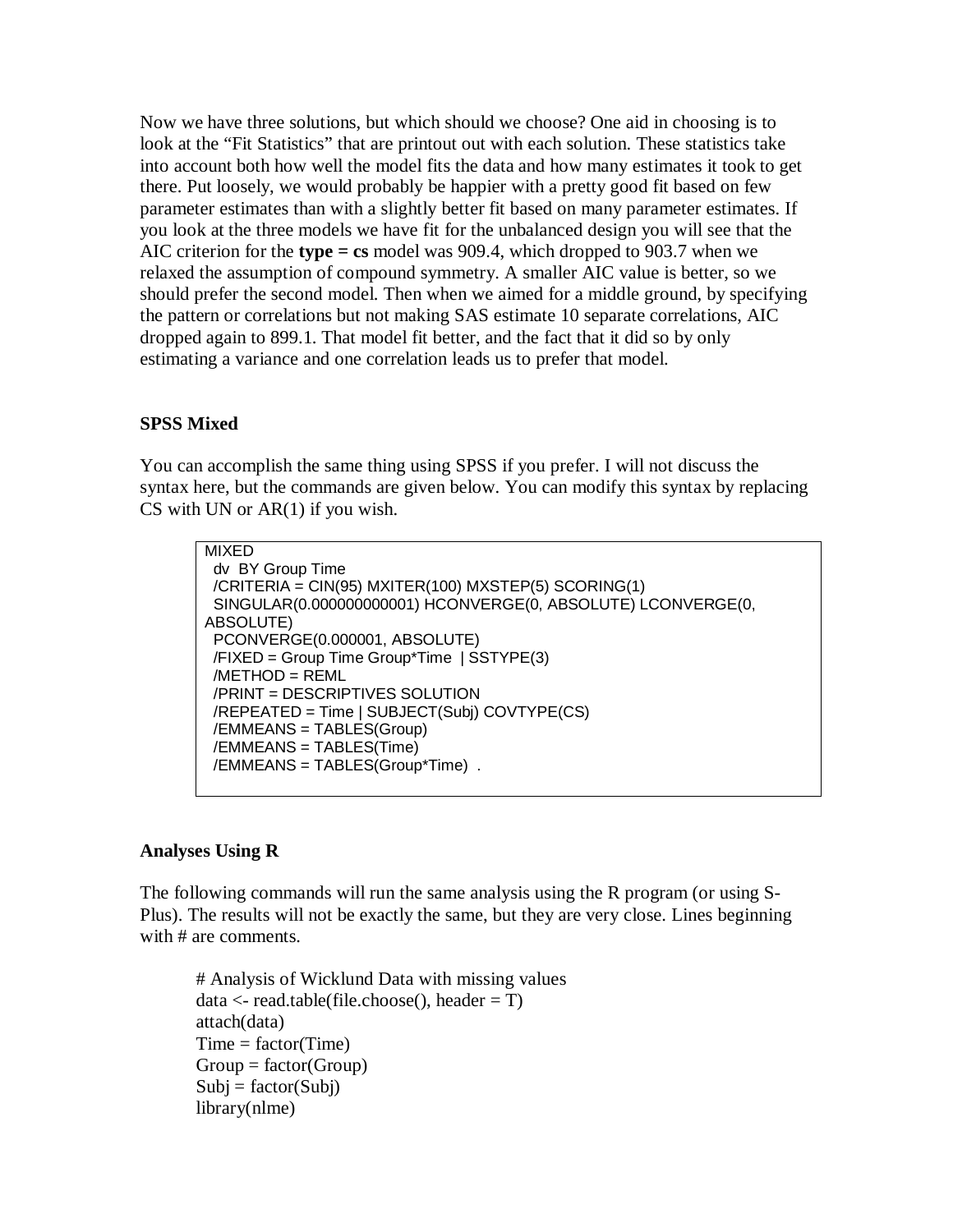model  $\langle$ - lme(dv  $\sim$  Time + Group + Time\*Group, random =  $\sim$ 1 | Subj)  $\#$ model2 <- update(model, correlation = corCompSymm(.388,form = ~1 | Subj)) # This line above leads to weird results and I don't know why. summary(model) anova(model) # This model is very close to the one produced by SAS using compound #symmetry, # when it comes to F values, and the log likelihood is the same. But the AIC # and BIC are quite different. The StDev for the Random Effects are the same # when squared. The coefficients are different because R uses the first level # as the base, whereas SAS uses the last.

#### **Mixed Models by a More Traditional Route**

Because I was particularly interested in the analysis of variance, I approached the problem of mixed models first by looking at the use of the **repeated** statement in **Proc mixed**. Remember that our main problem in any repeated measures analysis is to handle the fact that when we have several observations from the same subject, our error terms are going to be correlated. This is true whether the covariances fit the compound symmetry structure or we treat them as unstructured or autoregressive. But there is another way to get at this problem. Look at the completely fictitious data shown below.

|   | time1  | time2 | time3 | time4 | time5 |
|---|--------|-------|-------|-------|-------|
|   | 20.00  | 30.00 | 40.00 | 60.00 | 70.00 |
|   | 50.00  | 52.00 | 54.00 | 56.00 | 58.00 |
| 3 | 25.00  | 30.00 | 35.00 | 40.00 | 45.00 |
|   | 45.00. | 46.00 | 47.00 | 48.00 | 49.00 |
|   |        |       | ٠     | ٠     | ٠     |

Now look at the pattern of correlations. **Correlations** 

|       | time1                 | time2     | time3     | time4 | time <sub>5</sub> |
|-------|-----------------------|-----------|-----------|-------|-------------------|
| time1 |                       | $.987(*)$ | .902      | .051  | $-.286$           |
| time2 | $.987$ <sup>(*)</sup> |           | $.959(*)$ | .207  | $-131$            |
| time3 | .902                  | $.959(*)$ |           | .472  | .152              |
| time4 | .051                  | .207      | .472      |       | .942              |
| time5 | $-.286$               | $-131$    | .152      | .942  |                   |

\* Correlation is significant at the 0.05 level (2-tailed).

Except for the specific values, these look like the pattern we have seen before. I generated them by simply setting up data for each subject that had a different slope. For Subject 1 the scores had a very steep slope, whereas for Subject 4 the line was almost flat. In other words there was variance to the slopes. Had all of the slopes been equal (the lines parallel) the off-diagonal correlations would have been equal except for error, and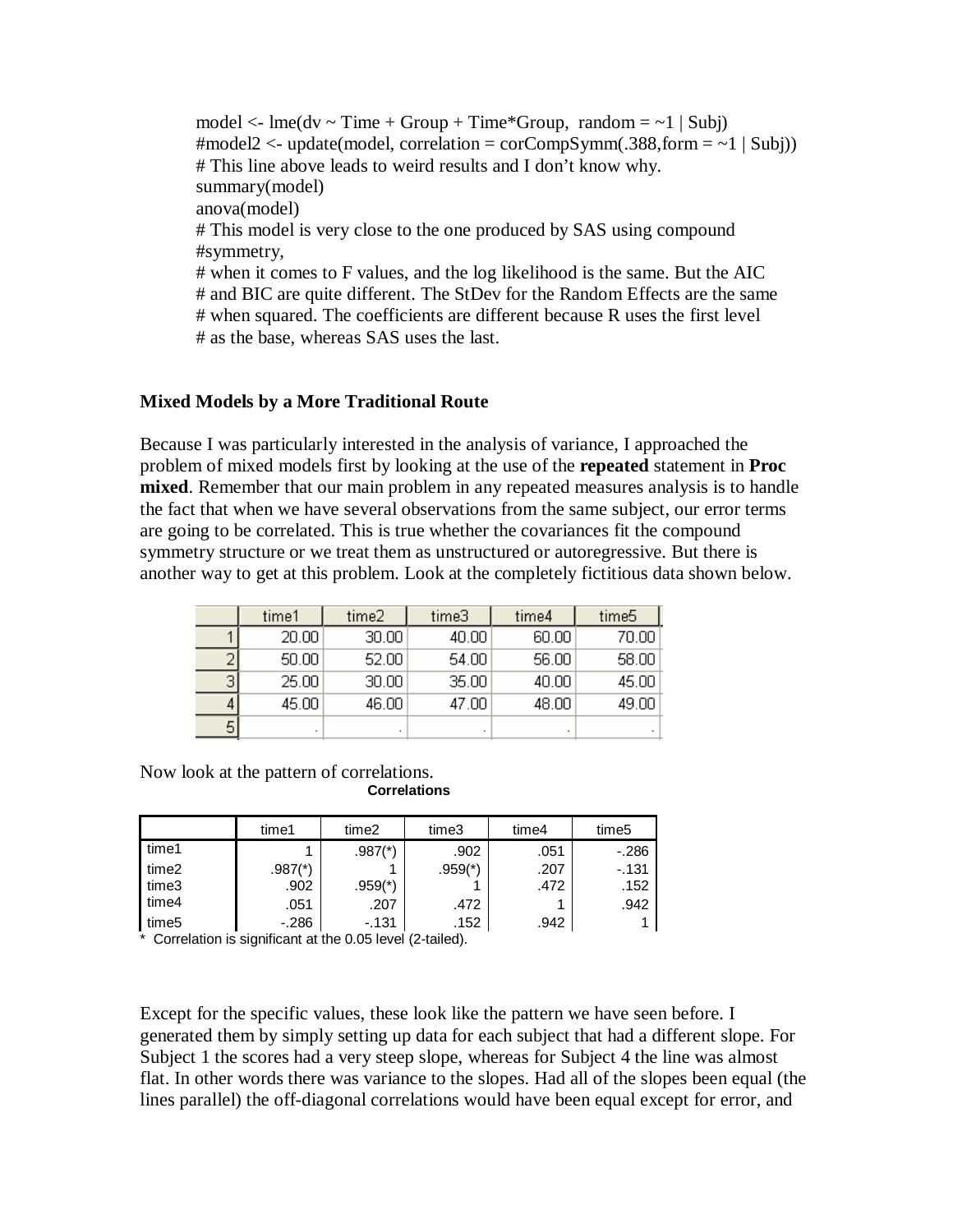the variance of the slopes would have been 0. But when the slopes were unequal their variance was greater than 0 and the times would be differentially correlated.

As I pointed out earlier, compound symmetry is associated directly with a model in which lines representing changes for subjects over time are parallel. That means that when we assume compound symmetry, as we do in a standard repeated measures design, we are assuming that pattern for subjects. Their intercepts may differ, but not their slopes. One way to look at the analysis of mixed models is to fiddle with the expected pattern of the correlations, as we did with the **repeated** command. Another way is to look at the variances in the slopes, which we will do with the **random** command. With the appropriate selection of options that results will be the same.

We will start first with the simplest approach. We will assume that subjects differ on average (i.e. that they have different intercepts), but that they have the same slopes. This is really equivalent to our basic repeated measures ANOVA where we have a term for Subjects, reflecting subject differences, but where our assumption of compound symmetry forces us to treat the data by assuming that however subjects differ overall, they all have the same slope. I am using the missing data set here for purposes of comparison.

Here we will replace the repeated command with the random command. The "int" on the random statement tells the model to fit a different intercept for each subject, but to assume that the slopes are constant across subjects. I am requesting a covariance structure with compound symmetry.

```
Proc Mixed data = wicklongMiss; 
class group time subj ; 
model dv = group time group*time/s; 
random int /subject = subj type = cs;
run;
```

| <b>Covariance Parameter Estimates</b>                |      |           |  |  |  |
|------------------------------------------------------|------|-----------|--|--|--|
| <b>Subject</b><br><b>Cov Parm</b><br><b>Estimate</b> |      |           |  |  |  |
| <b>Variance</b>                                      | subj | 2677.70   |  |  |  |
| $\mathbf{c}\mathbf{s}$                               | subj | $-119.13$ |  |  |  |
| <b>Residual</b>                                      |      | 2954.57   |  |  |  |

| <b>Fit Statistics</b>          |       |  |  |
|--------------------------------|-------|--|--|
| -2 Res Log Likelihood<br>905.4 |       |  |  |
| <b>AIC (smaller is better)</b> | 911.4 |  |  |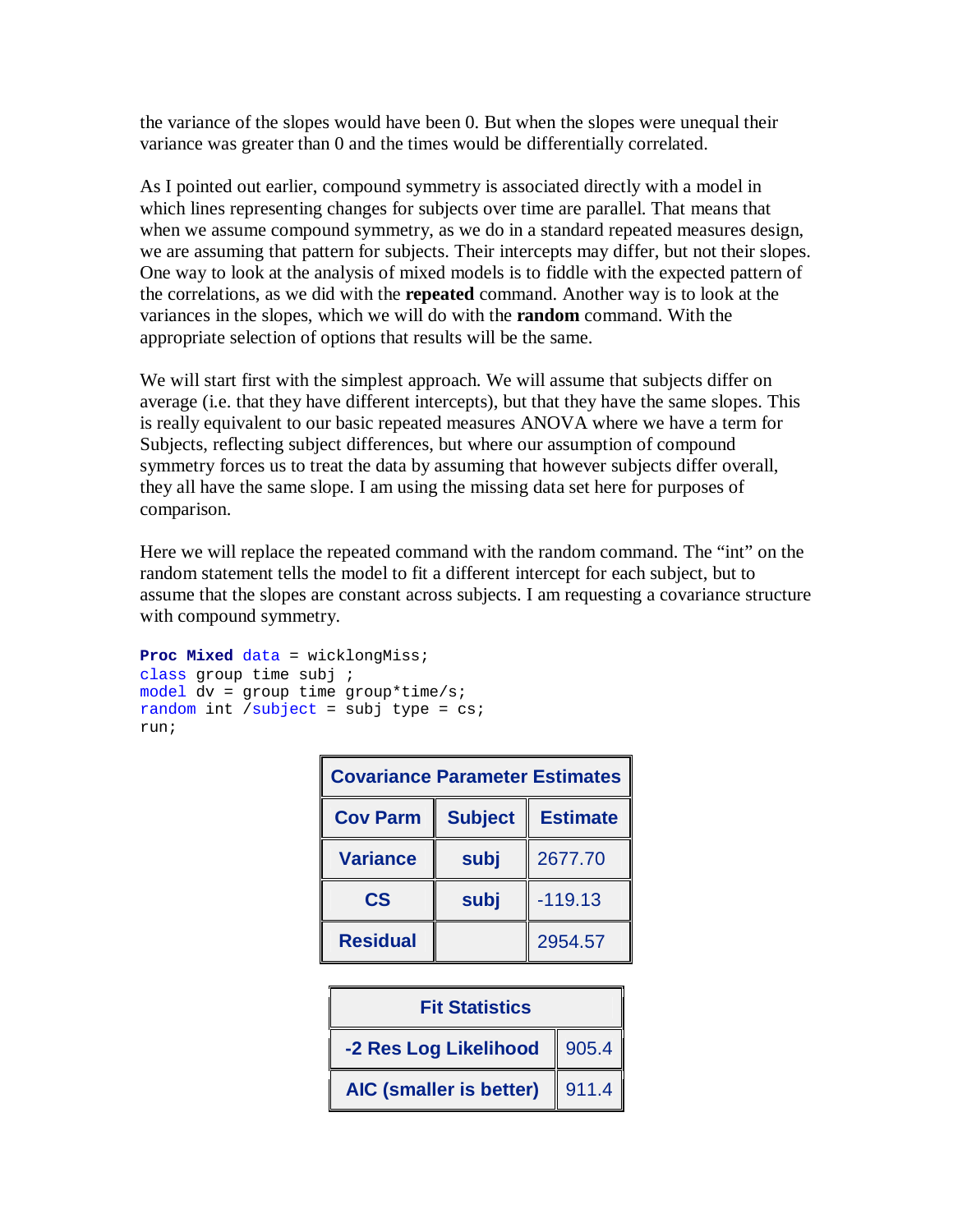| <b>Fit Statistics</b>            |       |  |  |  |
|----------------------------------|-------|--|--|--|
| AICC (smaller is better)   911.7 |       |  |  |  |
| <b>BIC (smaller is better)</b>   | 914.9 |  |  |  |
|                                  |       |  |  |  |

| <b>Null Model Likelihood Ratio Test</b> |                   |             |  |  |
|-----------------------------------------|-------------------|-------------|--|--|
| <b>DF</b>                               | <b>Chi-Square</b> | P r > ChiSq |  |  |
| $\overline{2}$                          | 19.21             | < .0001     |  |  |

| <b>Type 3 Tests of Fixed Effects</b>             |   |    |       |         |  |  |
|--------------------------------------------------|---|----|-------|---------|--|--|
| Num DF Den DF F Value<br>Pr > F<br><b>Effect</b> |   |    |       |         |  |  |
| group                                            |   | 57 | 16.52 | 0.0001  |  |  |
| time                                             | 3 | 57 | 32.45 | < .0001 |  |  |
| group*time<br>-3                                 |   | 57 | 6.09  | 0.0011  |  |  |

| <b>Contrasts</b> |   |                             |                |          |  |
|------------------|---|-----------------------------|----------------|----------|--|
| <b>Label</b>     |   | Num DF   Den DF $\parallel$ | <b>F</b> Value | $Pr$ > F |  |
| time main effect | 3 | 57                          | 32.45          | < .0001  |  |
| time linear      |   | 57                          | 63.90          | < .0001  |  |
| time quadratic   |   | 57                          | 23.58          | < .0001  |  |
| time cubic       |   | 57                          | 2.69           | 0.1067   |  |

These results are essentially the same as those we found using the repeated command as setting **type = cs**. By only specifying "int" as random we have not allowed the slopes to differ, and thus we have forced compound symmetry. We would have virtually the same output even if we specified that the covariance structure be "unstructured."

Now I want to go a step further. Here I am venturing into territory that I know even less well, but I think that I am correct in what follows.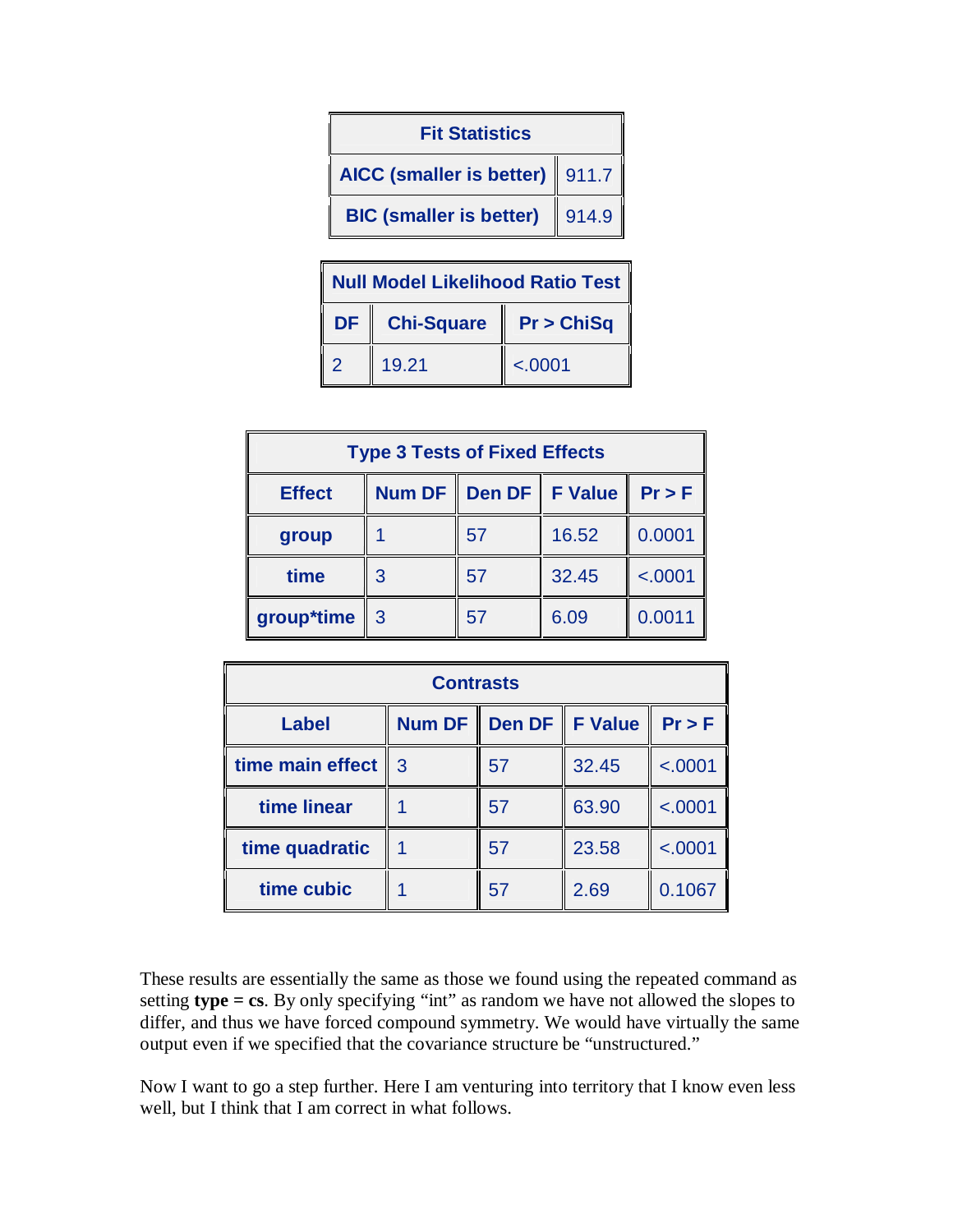Remember that when we specify compound symmetry we are specifying a pattern that results from subjects showing parallel trends over time. So when we replace our repeated statement with a random statement and specify that "int" is the only random component, we are doing essentially what the repeated statement did. We are not allowing for different slopes. But in the next analysis I am going to allow slopes to differ by entering "time" in the random statement along with "int." What I will obtain is a solution where the slope of time has a variance greater than 0. The commands for this analysis follow. Notice two differences. We suddenly have a variable called "timecont." Recall that the **class** command converts time to a factor. That is fine, but for the random variable I want time to be continuous. So I have just made a copy of the original "time," called it "timecont," and not put it in the class statement. Notice that I do not include "**type = cs"**  in the following syntax because by allowing for different slopes I am allowing for a pattern of correlations that do not fit the assumption of compound symmetry.

```
Proc Mixed data = wicklongMiss ; 
class group time subj ; 
model dv = group time group*time; 
random int timecont /subject = subj ; 
run;
```

| <b>Fit Statistics</b>           |       |  |  |
|---------------------------------|-------|--|--|
| -2 Res Log Likelihood           | 905.0 |  |  |
| <b>AIC (smaller is better)</b>  | 911.0 |  |  |
| <b>AICC (smaller is better)</b> | 911.4 |  |  |
| <b>BIC (smaller is better)</b>  | 914.6 |  |  |

| <b>Type 3 Tests of Fixed Effects</b>                     |                |    |       |         |  |  |
|----------------------------------------------------------|----------------|----|-------|---------|--|--|
| Den DF   F Value<br>Num DF   <br>Pr > F<br><b>Effect</b> |                |    |       |         |  |  |
| group                                                    |                | 35 | 15.24 | 0.0004  |  |  |
| time<br>3                                                |                | 35 | 31.70 | < .0001 |  |  |
| group*time                                               | $\overline{3}$ | 35 | 6.53  | 0.0013  |  |  |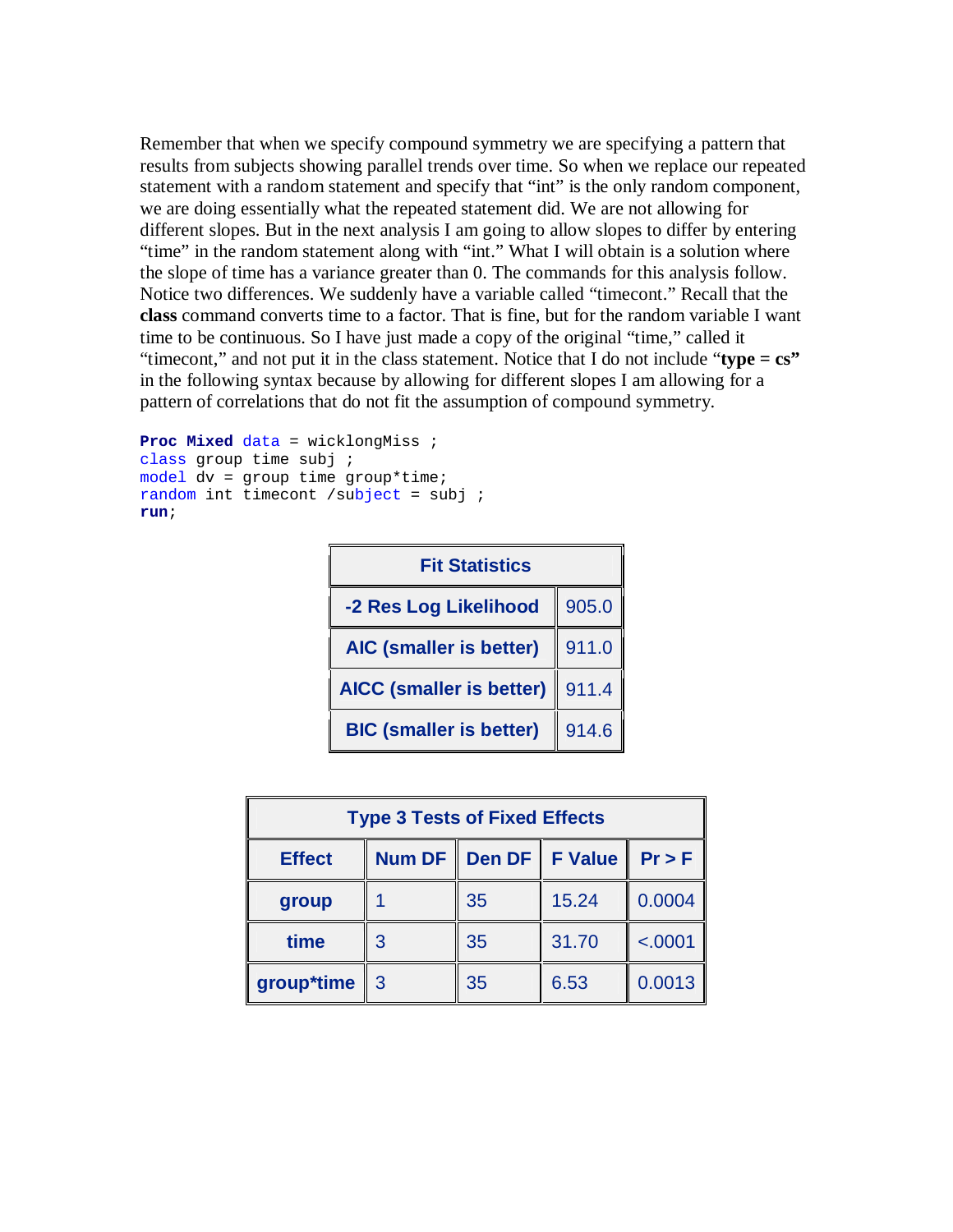Notice that the pattern of results is similar to what we found in the earlier analyses. However we only have 35 *df* for error for each test, and our AIC fit statistic is 911.0, which is higher than for other models and represents a poorer fit. My preference would be to stay with the AR1 structure on the repeated command. That looks to me to be the best fitting model and one that makes logical sense.

There is one more approach recommended by Guerin and Stroop (2000). They suggest that when we are allowing a model that has an **AR(1)** or **UN** covariance structure, we combine the random and repeated commands in the same run. According to Littell et al., they showed that "a failure to model a separate between-subjects random effect can adversely affect inference on time and treatment  $\times$  time effects."

This analysis would include both kinds of terms and is shown below:

```
proc mixed data = wicklongMiss; 
class group time subj ; 
model dv = group timefact group*time/solution; 
random subj(group); 
repeated time/ type = AR(1) subject = subj(group); 
run;
```
Partial results follow:

| <b>Covariance Parameter Estimates</b> |                                   |         |  |  |  |
|---------------------------------------|-----------------------------------|---------|--|--|--|
| <b>Cov Parm</b>                       | <b>Subject</b><br><b>Estimate</b> |         |  |  |  |
| subj(group)                           |                                   |         |  |  |  |
| <b>AR(1)</b>                          | subj(group)                       | 0.6182  |  |  |  |
| <b>Residual</b>                       |                                   | 5349.89 |  |  |  |

| <b>Fit Statistics</b>           |       |  |  |
|---------------------------------|-------|--|--|
| -2 Res Log Likelihood           | 895.1 |  |  |
| AIC (smaller is better)         | 899.1 |  |  |
| <b>AICC (smaller is better)</b> | 899.2 |  |  |
| <b>BIC (smaller is better)</b>  | 901.4 |  |  |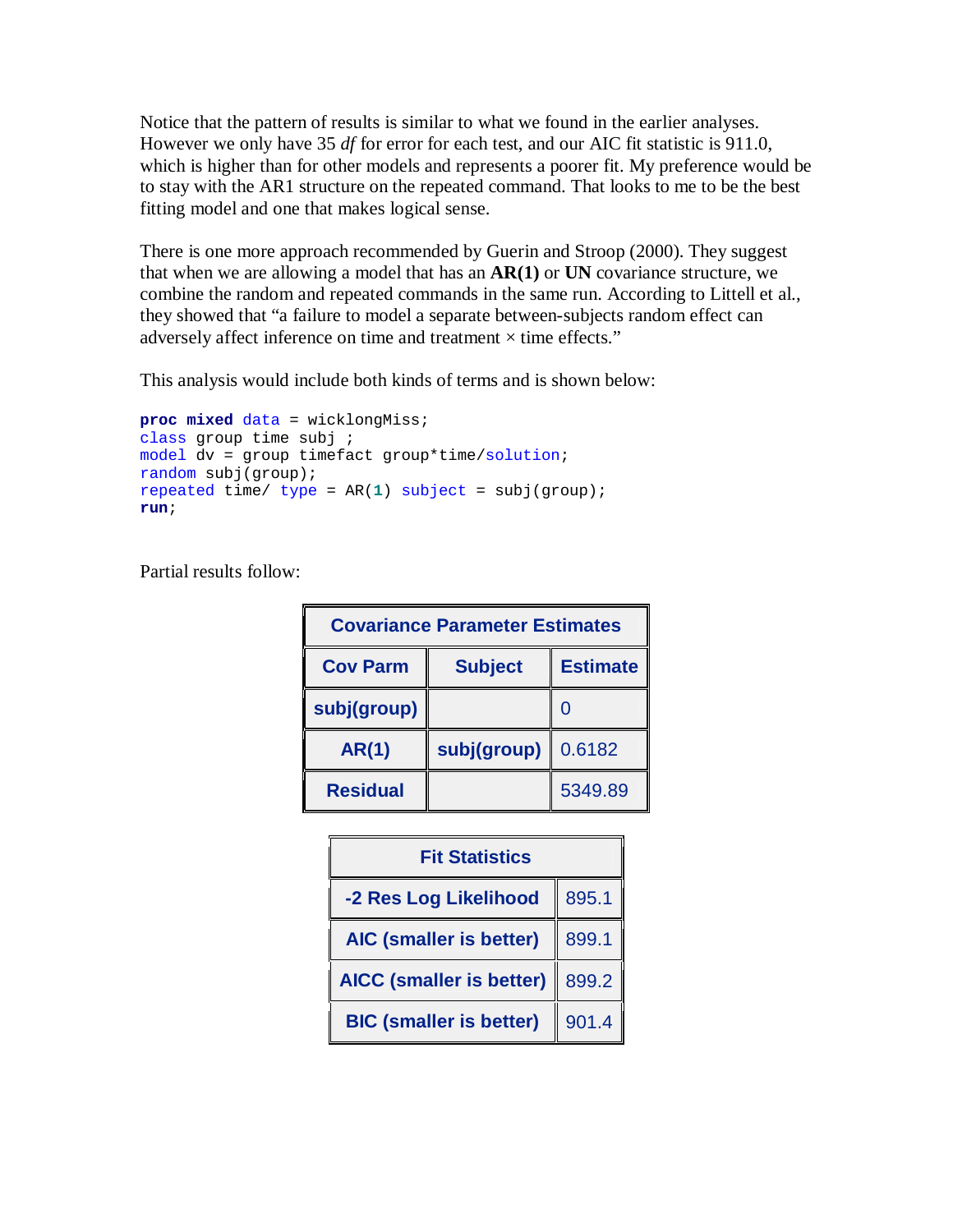| <b>Type 3 Tests of Fixed Effects</b>                            |               |    |       |         |  |  |
|-----------------------------------------------------------------|---------------|----|-------|---------|--|--|
| Den DF<br>Num DF  <br><b>F</b> Value<br>Pr > F<br><b>Effect</b> |               |    |       |         |  |  |
| group                                                           |               | 22 | 17.32 | 0.0004  |  |  |
| time                                                            | 3             | 57 | 30.82 | < .0001 |  |  |
| group*time                                                      | $\mathcal{B}$ | 57 | 7.72  | 0.0002  |  |  |

You may have noticed something interesting about these results. These are exactly the same results that we obtained when we used

```
 Proc Mixed data = wicklongMiss; 
class group time subj; 
model dv = group time group*time; 
repeated time /subject = subj type = AR(1); 
run;
```
which is the same commands without the random statement. Why then do we need the random statement if it is going to return the same analysis? I don't know, and I'm not alone—see below.

#### **Solution for fixed effects**

I have deliberately avoided talking about the section of the output labeled "Solution for fixed effects," and have actually left off the **solution** command in the analyses that I have run. But now is the time to at least explain what you see there.

I will use the type  $= AR(1)$  command on the **repeated** statement because that produces the best fit for our data. I will also add a command to print out least squares estimates of cell means because they will be necessary to understand what the fixed effects are. The commands and the relevant part of the printout follow. I have added the **lsmeans** command so that the program will print out the least squares means estimates for the twoway table.

```
Proc Mixed data = wicklongMiss ; 
class group time subj; 
model dv = group time group*time /solution; 
repeated /subject = group(subj) type = AR(1) rcorr; 
lsmeans group*time; 
run;
```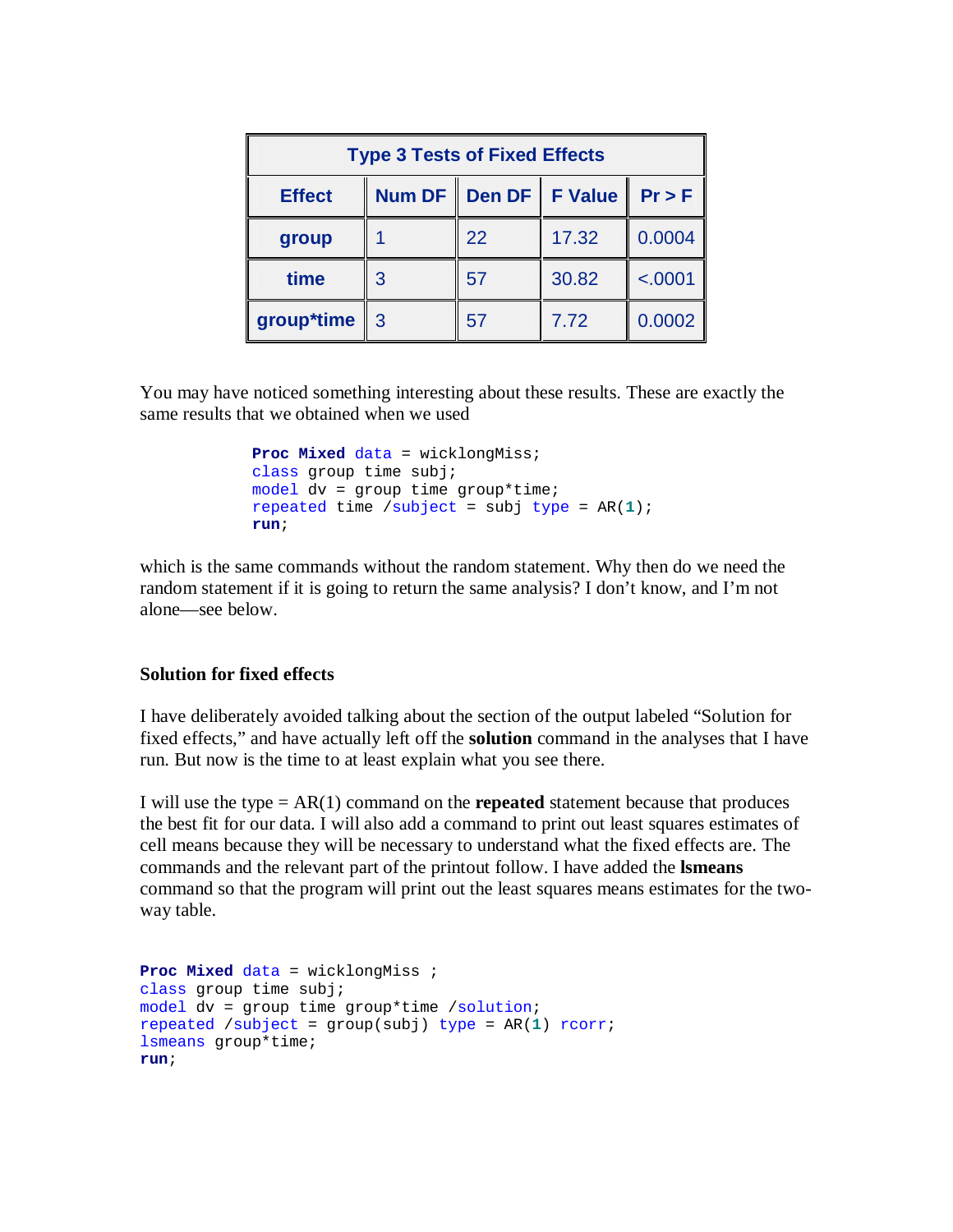| <b>Covariance Parameter Estimates</b> |                                   |         |  |  |  |
|---------------------------------------|-----------------------------------|---------|--|--|--|
| <b>Cov Parm</b>                       | <b>Subject</b><br><b>Estimate</b> |         |  |  |  |
| subj(group)                           |                                   | 0       |  |  |  |
| <b>AR(1)</b>                          | subj(group)                       | 0.6182  |  |  |  |
| <b>Residual</b>                       |                                   | 5349.89 |  |  |  |

| <b>Fit Statistics</b>           |       |  |  |  |
|---------------------------------|-------|--|--|--|
| -2 Res Log Likelihood           | 895.1 |  |  |  |
| <b>AIC (smaller is better)</b>  | 899.1 |  |  |  |
| <b>AICC (smaller is better)</b> | 899.2 |  |  |  |
| <b>BIC (smaller is better)</b>  | 901.4 |  |  |  |

| <b>Solution for Fixed Effects</b> |                         |                         |                 |                                 |           |         |         |  |  |
|-----------------------------------|-------------------------|-------------------------|-----------------|---------------------------------|-----------|---------|---------|--|--|
| <b>Effect</b>                     | group                   | time                    | <b>Estimate</b> | <b>Standard</b><br><b>Error</b> | <b>DF</b> | t Value | Pr >  t |  |  |
| <b>Intercept</b>                  |                         |                         | 106.64          | 23.4064                         | 22        | 4.56    | 0.0002  |  |  |
| group                             | $\overline{\mathbf{1}}$ |                         | 95.0006         | 31.9183                         | 22        | 2.98    | 0.0070  |  |  |
| group                             | $\overline{2}$          |                         | $\mathbf 0$     |                                 |           |         |         |  |  |
| time                              |                         | $\bf{0}$                | 173.78          | 27.9825                         | 57        | 6.21    | < .0001 |  |  |
| time                              |                         | 1                       | $-8.9994$       | 26.0818                         | 57        | $-0.35$ | 0.7313  |  |  |
| time                              |                         | $\overline{\mathbf{3}}$ | $-10.8539$      | 21.6965                         | 57        | $-0.50$ | 0.6188  |  |  |
| time                              |                         | 6                       | $\overline{0}$  |                                 |           |         |         |  |  |
| group*time                        | $\overline{\mathbf{1}}$ | $\bf{0}$                | $-71.0839$      | 38.5890                         | 57        | $-1.84$ | 0.0707  |  |  |
| group*time                        | $\overline{\mathbf{1}}$ | 1                       | 57.7765         | 35.6974                         | 57        | 1.62    | 0.1111  |  |  |
| group*time                        | 1                       | $\overline{3}$          | 26.6348         | 29.2660                         | 57        | 0.91    | 0.3666  |  |  |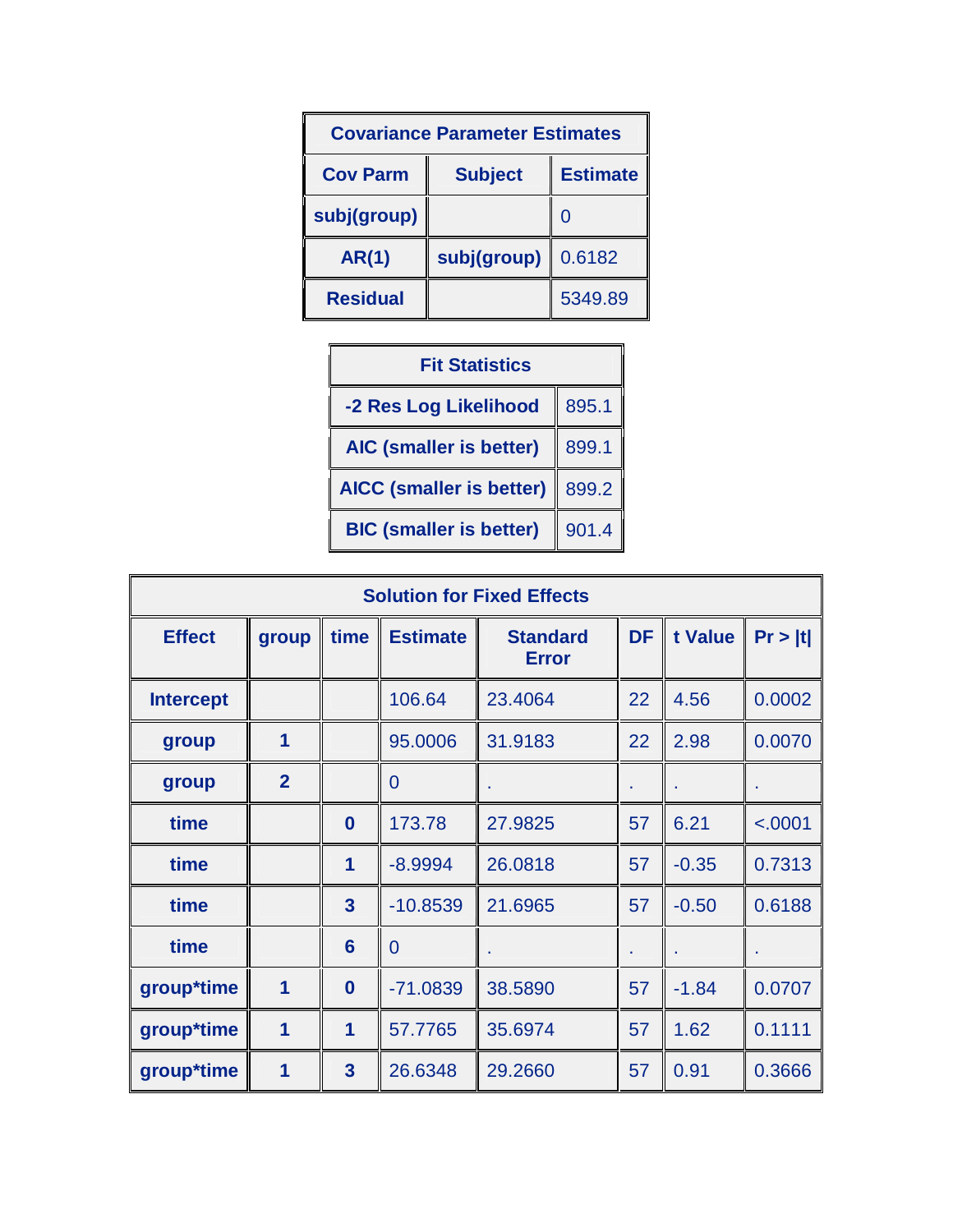| <b>Solution for Fixed Effects</b> |                         |                 |                 |                                 |           |         |         |  |
|-----------------------------------|-------------------------|-----------------|-----------------|---------------------------------|-----------|---------|---------|--|
| <b>Effect</b>                     | group                   | time            | <b>Estimate</b> | <b>Standard</b><br><b>Error</b> | <b>DF</b> | t Value | Pr >  t |  |
| group*time                        | $\overline{\mathbf{1}}$ | $6\phantom{1}6$ | $\overline{0}$  |                                 |           |         |         |  |
| group*time                        | $\overline{2}$          | $\mathbf{0}$    | $\overline{0}$  |                                 |           |         |         |  |
| group*time                        | $\overline{2}$          |                 | $\overline{0}$  |                                 |           |         |         |  |
| group*time                        | $\overline{2}$          | 3               | $\overline{0}$  |                                 |           |         |         |  |
| group*time                        | $\overline{2}$          | 6               | $\Omega$        |                                 |           |         |         |  |

| <b>Type 3 Tests of Fixed Effects</b>                 |   |    |       |         |  |  |
|------------------------------------------------------|---|----|-------|---------|--|--|
| Num DF   Den DF   F Value<br><b>Effect</b><br>Pr > F |   |    |       |         |  |  |
| group                                                |   | 22 | 17.32 | 0.0004  |  |  |
| time                                                 | 3 | 57 | 30.82 | < .0001 |  |  |
| group*time                                           | 3 | 57 | 7.72  | 0.0002  |  |  |

| <b>Least Squares Means</b> |                         |                         |                 |                                 |           |         |         |  |
|----------------------------|-------------------------|-------------------------|-----------------|---------------------------------|-----------|---------|---------|--|
| <b>Effect</b>              | group                   | time                    | <b>Estimate</b> | <b>Standard</b><br><b>Error</b> | <b>DF</b> | t Value | Pr >  t |  |
| group*time                 | $\mathbf 1$             | $\bf{0}$                | 304.33          | 21.1146                         | 57        | 14.41   | < .0001 |  |
| group*time                 | 1                       | 1                       | 250.41          | 21.5400                         | 57        | 11.63   | < .0001 |  |
| group*time                 | $\overline{\mathbf{1}}$ | 3                       | 217.42          | 21.5410                         | 57        | 10.09   | < .0001 |  |
| group*time                 | $\overline{\mathbf{1}}$ | 6                       | 201.64          | 21.7007                         | 57        | 9.29    | < .0001 |  |
| group*time                 | $\overline{2}$          | $\bf{0}$                | 280.42          | 21.1146                         | 57        | 13.28   | < .0001 |  |
| group*time                 | $\overline{2}$          | 1                       | 97.6361         | 21.6454                         | 57        | 4.51    | < .0001 |  |
| group*time                 | $\overline{2}$          | $\overline{\mathbf{3}}$ | 95.7817         | 22.2942                         | 57        | 4.30    | < .0001 |  |
| group*time                 | $\overline{2}$          | $6\phantom{1}6$         | 106.64          | 23.4064                         | 57        | 4.56    | < .0001 |  |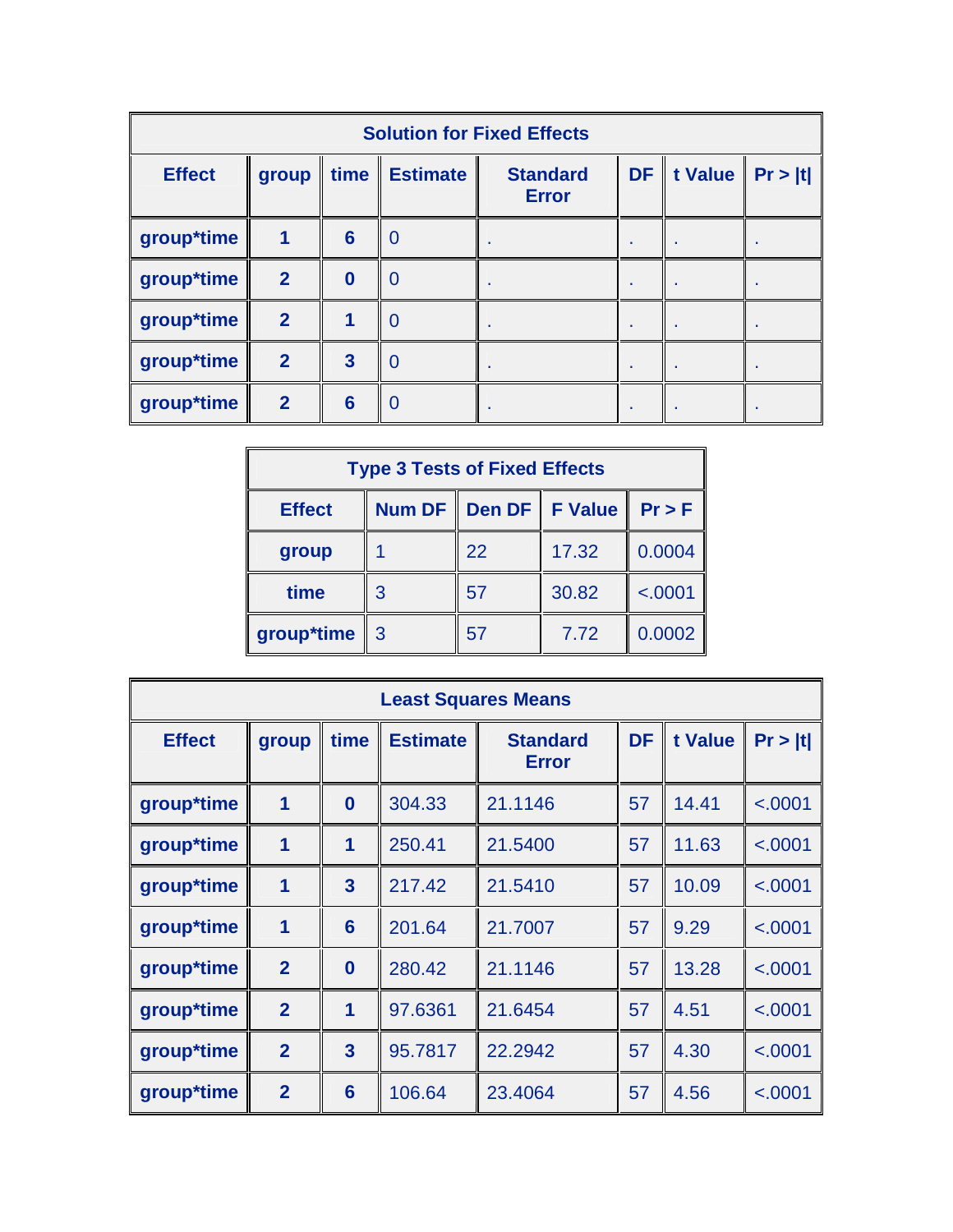Because of the way that SAS or SPSS sets up dummy variables to represent treatment effects, the intercept will represent the cell for the last time and the last group. In other words cell<sub>24</sub>. Notice that that cell mean is 106.64, which is also the intercept. The effect for Group 1 is the difference between the mean of the last time in the first group (cell<sub>14</sub>) and the intercept, which equals  $201.64 - 106.64 = 95.00$  (within rounding error). That is the treatment effect for group 1 given in the solutions section of the table. Because there is only 1 *df* for groups, we don't have a treatment effect for group 2, though we can calculate it as -95.00 because treatment effects sum to zero. For the effect of Time 0, we take the deviation of the cell for Time 0 for the last group (group 2) from the intercept, which equals  $280.42 - 106.64 = 173.78$ . For Times 2 and 3 we would subtract 106.64 from 97.6361 and 95.7817, respectively, giving -8.9994 and -10.8539. With 3 *df* for Time, we don't have an effect for Time 4, but again we can obtain it by subtraction as  $0 (173.78-8.9994-10.8539) = -53.9267$ . For the interaction effects we take cell means minus row and column effects. So for Time<sub>11</sub> we have  $304.33-(95.00 + 173.78 + 106.64)$ = -71. Similarly for the other interaction effects.

I should probably pay a great deal more attention to these treatment effects, but I will not do so. If they were expressed in terms of deviations from the grand mean, grand mean, rather than with respect to cell<sub>24</sub> I could get more excited about them. (If SAS set up its design matrix differently they would come out that way. But they don't here.) I know that most statisticians will come down on my head for making such a statement, and perhaps I am being sloppy, but I think that I get more information from looking at cell means and *F* statistics.

#### **And now the big "BUT!"**

.

Well after this page was originally written and I thought that I had everything all figured out (well, I didn't really think that, but I hoped), I discovered that life is not as simple as we would like it to be. The classic book in the field is Littell et al. (2006). They have written about SAS in numerous books, and some of them worked on the development of **Proc Mixed.** However others who know far more statistics than I will ever learn, and who have used SAS for years, have had great difficulty in deciding on the appropriate ways of writing the syntax. An excellent paper in this regard is Overall, Ahn, Shivakumar, & Kalburgi (1999). They spent 27 pages trying to decide on the correct analysis and ended up arguing that perhaps there is a better way than using mixed models anyway. Now they did have somewhat of a special problem because they were running an analysis of covariance because missing data was dependent, in part, on baseline measures. However other forms of analyses will allow a variable to be both a dependent variable and a covariate. (If you try this with SPSS you will be allowed to enter Time1 as a covariate, but the solution is exactly the same as if you had not. I haven't yet tried this is R or S-Plus.) This points out that all of the answers are not out there. If John Overall can't figure it out, how are you and I supposed to?

That last paragraph might suggest that I should just eliminate this whole document, but that is perhaps too extreme. **Proc Mixed** is not going to go away, and we have to get used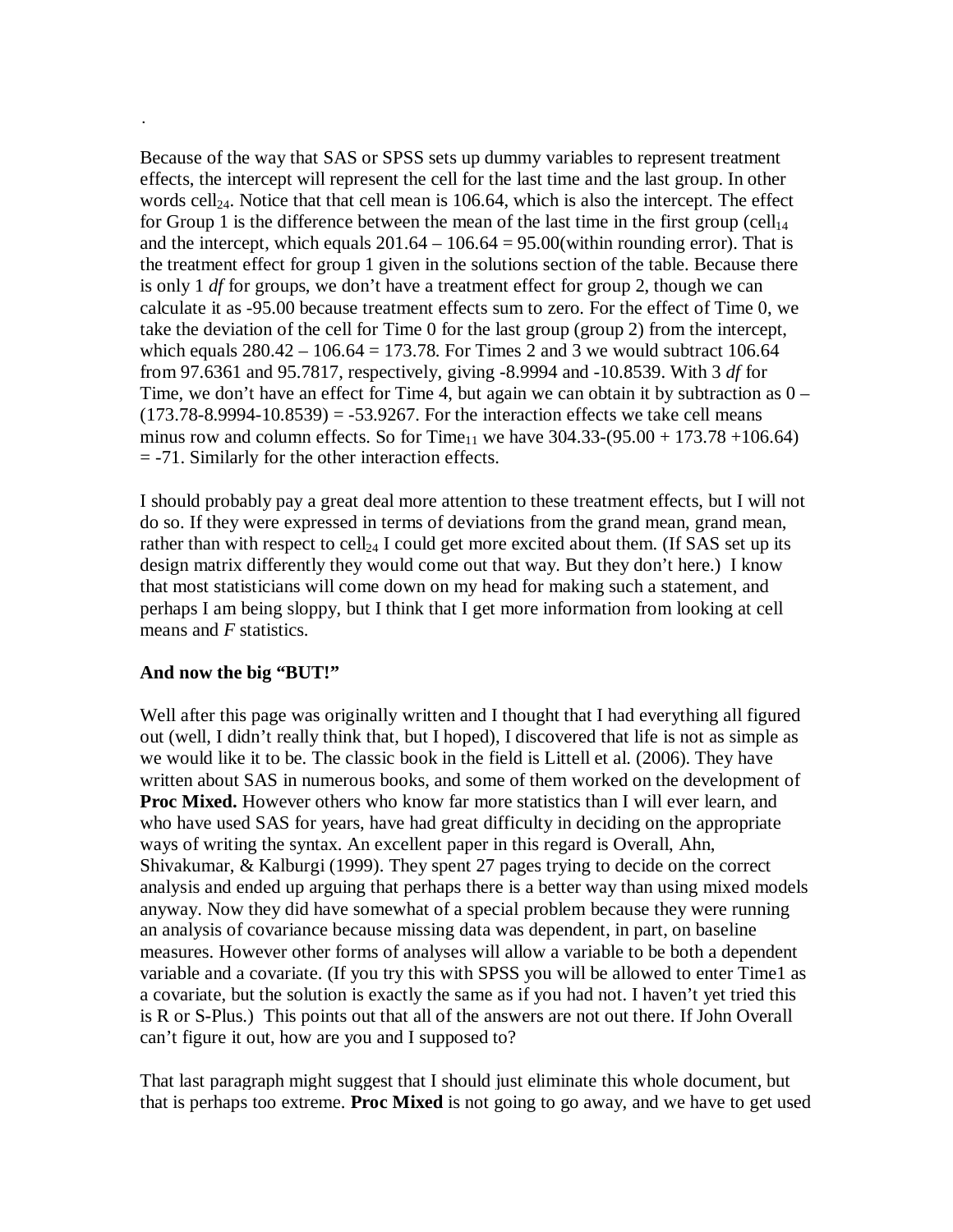to it. All that I suggest is a bit of caution. But if you do want to consider alternatives, look at the Overall et al. paper and read what they have to say about what they call Two-Stage models. Then look at other work that this group has done.

But I can't leave this without bringing in one more complication. Overall & Tonidandel (2007) recommend a somewhat different solution by using a continuous measure of time on the model statement. In other words, specifying time on the class variable turns time into a factor with 4 levels. If I had earlier said timecont  $=$  time in a data statement, then Overall  $\&$  Tonidandel would have me specify the model statement as **model**  $dv = \text{group}$ **timecont group\*timecont. / solution;** Littell et al. 2006 refer to this as "Comparisons using regression," but it is not clear, other than to test nonlinearity, why we would do this. It is very close to, but not exactly the same as, a test of linear and quadratic components. (For quadratic you would need to include time<sup>2</sup> and its interaction with group.) It yields a drastically different set of results, with 1 *df* for timecont and for timecont×group. The 1 *df* is understandable because you have one degree of freedom for each contrast. The timecont × group interaction is not close to significant, which *may* make sense if you look at the plotted data, but I'm not convinced. I am going to stick with my approach, at least for now.

| <b>Type 3 Tests of Fixed Effects</b>                                      |  |    |       |         |  |  |  |
|---------------------------------------------------------------------------|--|----|-------|---------|--|--|--|
| Den DF   <br><b>F</b> Value<br><b>Num DF</b><br>$Pr$ > F<br><b>Effect</b> |  |    |       |         |  |  |  |
| group                                                                     |  | 22 | 9.80  | 0.0049  |  |  |  |
| timecont                                                                  |  | 70 | 29.97 | < .0001 |  |  |  |
| timecont*group                                                            |  | 70 | 0.31  | 0.5803  |  |  |  |

The SAS printout follows based on the complete (not the missing) data.

Compare this with the **Proc GLM** solution for linear trend given earlier.

| Contrast Variable: time 1 The Linear Effect of Time (intervals = $0,1,2,3$ ) |     |             |             |         |         |
|------------------------------------------------------------------------------|-----|-------------|-------------|---------|---------|
| Source                                                                       | DF  | Type III SS | Mean Square | F Value | Pr > F  |
| Mean                                                                         |     | 168155.6270 | 168155.6270 | 36.14   | < 0.001 |
| group                                                                        |     | 1457.2401   | 1457.2401   | 0.31    | 0.5814  |
| Error                                                                        | 22. | 102368.7996 | 4653.1273   |         |         |

They are not the same, though they are very close. (I don't know why they aren't the same, but I suspect that it has to do with the fact that **Proc GLM** uses a least squares solution while **Proc Mixed** uses REML.) Notice the different degrees of freedom for error, and remember that "mean" is equivalent to "timecont" and "group" is equivalent to the interaction.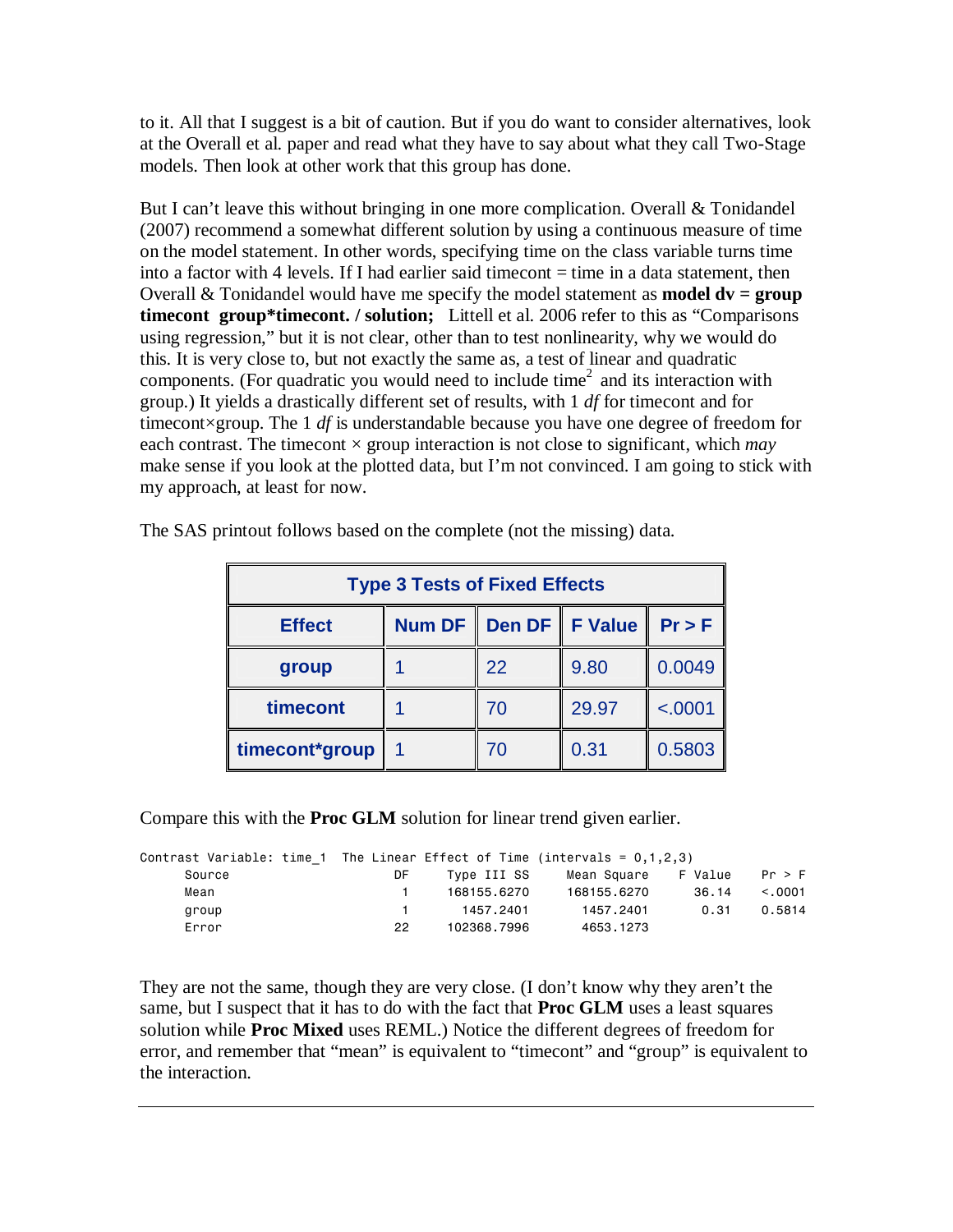#### **What about imputation of missing values?**

There are many ways of dealing with missing values (Howell, 2008), but a very common approach is known as Estimation/Maximization (EM). To describe what EM does in a very few sentences, it basically uses the means and standard deviations of the existing observations to make estimates of the missing values. Having those estimates changes the mean and standard deviation of the data, and those new means and standard deviations are used as parameter estimates to make new predictions for the (originally) missing values. Those, in turn, change the means and variances and a new set of estimated values is created. This process goes on iteratively until it stabilizes.

I used a (freely available) program called **NORM** (Shafer & Olson, 1998) to impute new data for missing values. I then took the new data, which was a complete data set, and used **Proc GLM** in SAS to run the analysis of variance on the completed data set. I repeated this several times to get an estimate of the variability in the results. The resulting *F*s for three replications are shown below, along with the results of using **Proc Mixed** on the missing data with an autoregressive covariance structure and simply using the standard ANOVA with all subjects having any missing data deleted.

|             | <b>Replication 1</b> | <b>Replication 2</b> | <b>Replication 3</b> | AR1   | With           |
|-------------|----------------------|----------------------|----------------------|-------|----------------|
|             |                      |                      |                      |       | <b>Missing</b> |
| Group       | 17.011               | 15.674               | 18.709               | 18.03 | 8.97           |
| <b>Time</b> | 35.459               | 33.471               | 37.960               | 29.55 | 27.34          |
| Group $*$   | 5.901                | 5.326                | 7.292                | 7.90  | 2.81           |
| <b>Time</b> |                      |                      |                      |       |                |

I will freely admit that I don't know exactly how to evaluate these results, but they are at least in line with each other except for the last column when uses casewise deletion. I find them encouraging.

I need to add a section on references. Some good ones on the web are:

http://www.uoregon.edu/~robinh/mixed\_sas.html http://www.ats.ucla.edu/stat/sas/faq/anovmix1.htm http://www.ats.ucla.edu/STAT/SAS/library/mixedglm.pdf http://ssc.utexas.edu/consulting/answers/sas/sas94.html http://quiro.uab.es/jpa/pdf/Littell\_mixed\_JAS.pdf

Good coverage of alternative covariance structures http://cda.morris.umn.edu/~anderson/math4601/gopher/SAS/longdata/structures.pdf